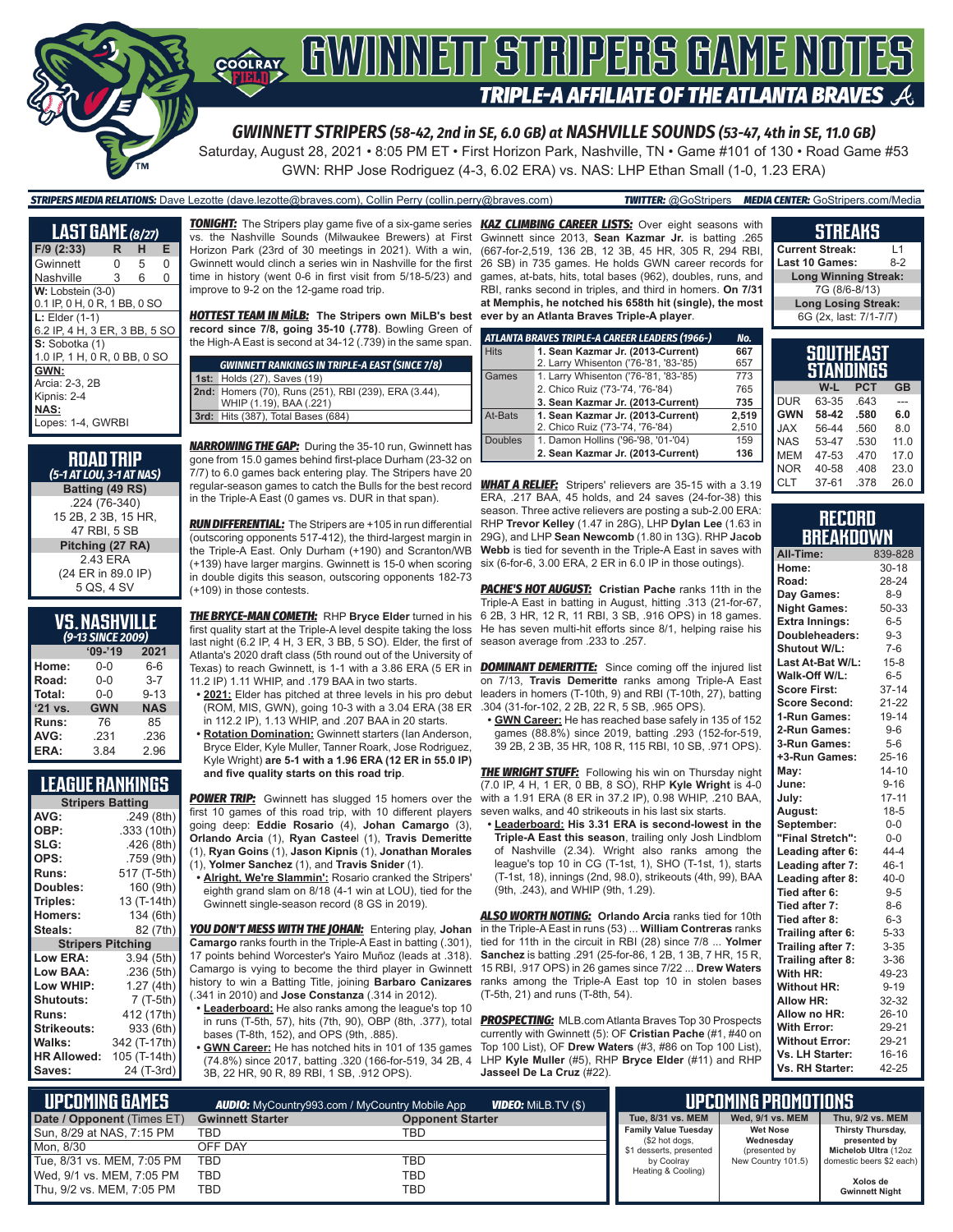

#### *SATURDAY, AUGUST 28, 2021 AT NASHVILLE*

#### **MANAGER MATT TUIASOSOPO**

**Matt Tuiasosopo** is in his first season as Gwinnett manager and his third season as a coach in the Atlanta Braves organization in 2021. He was named the seventh manager in team history on 3/30/21. Tuiasosopo is both the youngest manager in team history (turned 35 on 5/10) and the first former Gwinnett player to manage the club (hit .221 with 19 HR, 73 RBI in 178 games from 2016-17).

Tuiasosopo made his managerial debut in 2019 with Class-A Rome, leading the club to a 65-74 record and earning Atlanta's Bobby Cox Award for minor league manager of the year. He was set to return to Rome in 2020, but was reassigned to the Braves Alternate Training Site at Coolray Field once the MiLB season was canceled.

| Tuiasosopo's Managerial Career | Games | W-L     | <b>PCT</b> | <b>Plavoffs</b> |
|--------------------------------|-------|---------|------------|-----------------|
| With Gwinnett (1 Season):      | 100   | 58-42   | .580       |                 |
| MiLB Career (2 Seasons):       | 239   | 123-116 | .515       |                 |

*All staff bios available in the 2021 Stripers Media Guide*

| EJECTIONS (4)              |                          |                         |  |  |  |
|----------------------------|--------------------------|-------------------------|--|--|--|
| Player/Coach               | Date/Inning              | <b>Umpire</b>           |  |  |  |
| <b>Ryan Goins</b>          | 5/25 vs. MEM, 7th Inning | <b>HP Clint Vondrak</b> |  |  |  |
| <b>MGR Matt Tuiasosopo</b> | 6/3 vs. JAX, 8th Inning  | <b>HP Alex Tosi</b>     |  |  |  |
| <b>Travis Snider</b>       | 7/30 at MEM, 8th Inning  | HP John Bacon           |  |  |  |
| <b>Ryan Casteel</b>        | 8/17 at LOU, 3rd Inning  | 1B Charlie Ramos        |  |  |  |

| <b>TEAM DEFENSE (GTH IN TRIPLE-A EAST)</b> |                                                                                     |                                                   |                                       |                |            |           |           |
|--------------------------------------------|-------------------------------------------------------------------------------------|---------------------------------------------------|---------------------------------------|----------------|------------|-----------|-----------|
| <b>PCT</b>                                 | G                                                                                   | <b>TC</b>                                         | <b>PO</b>                             | A              | Е          | <b>DP</b> | <b>TP</b> |
| .983                                       | 100                                                                                 | 3559                                              | 2600                                  | 898            | 61         | 96        |           |
| <b>Catchers</b>                            |                                                                                     | <b>SB</b>                                         | $\mathsf{cs}$                         | <b>ATT</b>     | <b>PCT</b> | <b>PB</b> | W-L       |
| Casteel, Ryan                              |                                                                                     | $\overline{4}$                                    | $\Omega$                              | $\overline{4}$ | .000       | 1         | $1 - 2$   |
| Contreras, William                         |                                                                                     | 15                                                | $\Omega$                              | 15             | .000       | 4         | $19 - 2$  |
|                                            | $\overline{2}$<br>d'Arnaud, Travis<br>.500<br>$5 - 1$<br>2<br>$\overline{4}$<br>U   |                                                   |                                       |                |            |           |           |
|                                            | $11 - 12$<br>10<br>14<br>.286<br>Jackson, Alex<br>$\overline{4}$                    |                                                   |                                       |                |            |           |           |
| Lucroy, Jonathan                           | 18<br>5<br>23<br>.217<br>$8 - 15$                                                   |                                                   |                                       |                |            |           |           |
| Martinez. Carlos                           |                                                                                     | 3                                                 | $\Omega$                              | 3              | .000       |           | $2 - 1$   |
| Morales, Jonathan                          |                                                                                     | 13                                                | 5                                     | 18             | .278       |           | $12-9$    |
| Total:                                     |                                                                                     | 65                                                | 16                                    | 81             | .198       | 9         | 58-42     |
|                                            | <b>Outfield Assists (23):</b><br>Waters (9), Demeritte (4), Ervin (4), Sanchez (2), |                                                   |                                       |                |            |           |           |
|                                            |                                                                                     | Almonte (1), Inciarte (1), Pache (1), Rosario (1) |                                       |                |            |           |           |
| Pitcher Pickoffs (4):                      |                                                                                     |                                                   | Kingham (2), Y. Lopez (1), Muller (1) |                |            |           |           |
| <b>Catcher Pickoffs (2):</b>               |                                                                                     | Casteel (1), Jackson (1)                          |                                       |                |            |           |           |

# **STARTS**

|     | <b>By Batting Order</b>                                                                                                                                                                                              |
|-----|----------------------------------------------------------------------------------------------------------------------------------------------------------------------------------------------------------------------|
| 1:  | Waters (67), Pache (18), Inciarte (6), Arcia (5), Almonte (1), Ervin (1), Gore (1),<br>Sanchez (1)                                                                                                                   |
| 2:  | Pache (29), Kipnis (23), Arcia (17), Rosario (11), Goins (8), Demeritte (3), Waters (3),<br>Almonte (1), Camargo (1), Ervin (1), Gore (1), Heredia (1), Sanchez (1)                                                  |
| 3:  | Arcia (48), Camargo (31), d'Arnaud (6), Demeritte (4), Jackson (3), Kipnis (3), Lucroy (3),<br>Contreras (2)                                                                                                         |
| 4:  | Camargo (44), Jackson (17), Demeritte (16), Kipnis (5), Lucroy (5), Contreras (4),<br>Almonte (3), Casteel (3), Rosario (2), Kazmar Jr. (1)                                                                          |
| 5:  | Contreras (22), Lucroy (13), Goins (11), Kipnis (11), Kazmar Jr. (10), Almonte (8),<br>Demeritte (8), Jackson (8), Camargo (3), Sanchez (2), Snider (2), Casteel (1), Ervin (1)                                      |
| 6:  | Goins (22), Kazmar Jr. (12), Casteel (11), Demeritte (10), Ervin (8), Snider (8),<br>Pache (7), Lucroy (5), Waters (5), Almonte (4), Sanchez (4), Contreras (3), Jackson (1)                                         |
| 7:  | Ervin (22), Kazmar Jr. (18), Goins (14), Sanchez (13), Snider (13), Pache (6),<br>Demeritte (5), Casteel (4), Morales (2), Waters (2), Almonte (1)                                                                   |
| 8:  | Sanchez (31), Morales (17), Ervin (12), Kazmar Jr. (12), Snider (8), Goins (7),<br>Casteel (5), Gore (5), Brugman (1), Martinez (1), Unroe (1)                                                                       |
| 9:  | Starting Pitchers (58), Sanchez (12), Morales (11), Ervin (4), Gore (4), Snider (4),<br>Casteel (2), Kazmar Jr. (2), Martinez (2), Unroe (1)                                                                         |
|     | <b>By Position</b>                                                                                                                                                                                                   |
| C:  | Jackson (23), Lucroy (23), Contreras (21), Morales (21), d'Arnaud (6), Casteel (3),<br>Martinez (3)                                                                                                                  |
| 1B: | Camargo (44), Casteel (21), Snider (14), Kazmar Jr. (9), Morales (6), Lucroy (2),<br>Unroe (2), Demeritte (1), Goins (1)                                                                                             |
| 2B: | Kipnis (34), Goins (25), Sanchez (22), Kazmar Jr. (17), Arcia (1), Morales (1)                                                                                                                                       |
| 3B: | Camargo (32), Kazmar Jr. (26), Sanchez (24), Goins (13), Arcia (3), Morales (2)                                                                                                                                      |
| SS: | Arcia (61), Goins (23), Sanchez (14), Camargo (1), Kazmar Jr. (1)                                                                                                                                                    |
| LF: | Waters (31), Ervin (23), Gore (11), Almonte (9), Snider (7), Kipnis (5), Demeritte (5),<br>Arcia (4), Rosario (3), Heredia (1), Sanchez (1)                                                                          |
| CF: | Pache (54), Waters (29), Ervin (6), Rosario (6), Inciarte (5)                                                                                                                                                        |
| RF: | Demeritte (37), Ervin (19), Waters (17), Snider (9), Almonte (8), Pache (4), Sanchez (3),<br>Rosario (2), Camargo (1)                                                                                                |
| DH: | Contreras (10), Jackson (6), Snider (5), Demeritte (3), Kipnis (3), Casteel (2),<br>Kazmar Jr. (2), Pache (2), Rosario (2), Almonte (1), Arcia (1), Brugman (1), Camargo (1),<br>Ervin (1), Inciarte (1), Lucroy (1) |

|               | <b>VS. 2021 OPPONENTS</b>                                    |           |          |               |         |       |         |  |  |  |  |  |  |  |  |
|---------------|--------------------------------------------------------------|-----------|----------|---------------|---------|-------|---------|--|--|--|--|--|--|--|--|
|               | <b>Total</b><br><b>Total</b><br>Home<br>Road<br>Home<br>Road |           |          |               |         |       |         |  |  |  |  |  |  |  |  |
| <b>CLT</b>    | $5 - 1$                                                      | $11 - 1$  | $16 - 2$ | COL           |         |       |         |  |  |  |  |  |  |  |  |
| <b>DUR</b>    | $4 - 2$                                                      | $1 - 5$   | $5 - 7$  | LOU           | $4 - 2$ | $5-1$ | $9 - 3$ |  |  |  |  |  |  |  |  |
| <b>JAX</b>    | $1 - 5$                                                      | $- - -$   | $1 - 5$  | <b>MW DIV</b> | $4 - 2$ | $5-1$ | $9 - 3$ |  |  |  |  |  |  |  |  |
| <b>MEM</b>    | $5 - 1$                                                      | $7-5$     | $12 - 6$ |               |         |       |         |  |  |  |  |  |  |  |  |
| <b>NAS</b>    | $6-6$                                                        | $3 - 7$   | $9 - 13$ |               |         |       |         |  |  |  |  |  |  |  |  |
| <b>NOR</b>    | $5 - 1$                                                      | $1 - 5$   | $6-6$    |               |         |       |         |  |  |  |  |  |  |  |  |
| <b>SE DIV</b> | 26-16                                                        | $23 - 23$ | 49-39    |               |         |       |         |  |  |  |  |  |  |  |  |

#### **LAST AT-BAT WINS** *(15)*

The Stripers are 15-8 (.652) in games decided in the last at-bat in 2021.

| Date/Opponent        | <b>Score</b> | Game-Winning Play (*=Walk-Off)           |
|----------------------|--------------|------------------------------------------|
| 5/4 at Charlotte     | 10-9 (12th)  | Almonte scores on E4 (Reynolds)          |
| 5/9 at Charlotte     | 12-9 (10th)  | Camargo RBI single                       |
| 5/14 vs. Louisville  | $2-1$ (8th)  | Arcia solo HR                            |
| 5/16 vs. Louisville  | $5-4$ (9th)  | Arcia walk-off solo HR*                  |
| 5/25 vs. Memphis     | $2-1$ (9th)  | Kazmar walk-off single*                  |
| 6/9-G2 at Memphis    | $3-1$ (8th)  | Waters RBI single                        |
| 6/18 vs. Nashville   | 8-7 (10th)   | Arcia scores on E4 (Hiura on Lucroy FC)* |
| 6/30 at Durham       | $2-1$ (9th)  | Pache RBI single                         |
| 7/18 at Charlotte    | 13-12 (9th)  | Contreras RBI double                     |
| 8/1 at Memphis       | $4-2$ (9th)  | Ervin RBI single                         |
| 8/6 vs. Charlotte    | $4-3(11th)$  | Morales walk-off single*                 |
| 8/8-G1 vs. Charlotte | $4-3(7th)$   | d'Arnaud walk-off single*                |
| 8/11-G1 vs. Durham   | $4-3$ (7th)  | Pache walk-off single*                   |
| 8/24 at Nashville    | $3-1$ (9th)  | Rosario solo HR                          |
| 8/25 at Nashville    | 5-4 (10th)   | Contreras RBI single                     |
|                      |              |                                          |

# **GWINNETT PLAYERS USED** *(58 IN 2021)*

**Pitchers (33)** Anderson, Ian Arano, Victor Biddle, Jesse Bradford, Chasen Burrows, Thomas Chavez, Jesse Davidson, Tucker De La Cruz, Jasseel *Edwards Jr., Carl* Elder, Bryce Flaa, Jay *Greene, Shane*  Hernandez, Daysbel *Horacek, Mitch* Johnstone, Connor *Jones, Nate* Kelley, Trevor Kingham, Nolan Lee, Dylan Lopez, Yoan Martin, Chris Minter, A.J. Muller, Kyle Newcomb, Sean Roark, Tanner Rodriguez, Jose Santana, Edgar *Tice,Ty* Toussaint, Touki Webb, Jacob *Wilson, Bryse* Wright, Kyle Ynoa, Huascar

Almonte, Abraham Arcia, Orlando *Brugman, Jaycob* Camargo, Johan Casteel, Ryan Contreras, William d'Arnaud, Travis Demeritte, Travis Ervin, Phillip Goins, Ryan Gore, Terrance Heredia, Guillermo *Inciarte, Ender Jackson, Alex* Kazmar Jr., Sean Kipnis, Jason

*Lucroy, Jonathan* Martinez, Carlos Morales, Jonathan Pache, Cristian Rosario, Eddie Sanchez, Yolmer Snider, Travis Unroe, Riley Waters, Drew

*Italics = Player no longer in Braves organization*

#### **BASS-LANTA**

**30 players have played for both Gwinnett and Atlanta in 2021:** OF Abraham Almonte RHP Ian Anderson INF/OF Orlando Arcia LHP Jesse Biddle INF Johan Camargo RHP Jesse Chavez C William Contreras C Travis d'Arnaud LHP Tucker Davidson

RHP Jay Flaa RHP Shane Greene OF Guillermo Heredia OF Ender Inciarte C Alex Jackson RHP Nate Jones INF Sean Kazmar Jr. C Jonathan Lucroy RHP Chris Martin LHP A.J. Minter

LHP Kyle Muller (Debut) LHP Sean Newcomb OF Cristian Pache RHP Edgar Santana RHP Ty Tice RHP Touki Toussaint RHP Jacob Webb RHP Bryse Wilson RHP Kyle Wright RHP Huascar Ynoa

# **ATLANTA BRAVES REHAB ASSIGNMENTS** *(10 IN 2021)*

**Player Injury (IL Date)** 

RHP Carl Edwards Jr.

RHP Chris Martin RT Shoulder Inflammation (4/7) 5/5-5/11<br>OF Ender Inciarte Strained LT Hamstring (4/17) 5/6-5/12 OF Ender Inciarte Strained LT Hamstring (4/17)<br>OF Guillermo Heredia RT Hamstring Inflammation (5) RT Hamstring Inflammation  $(5/1)$  5/14 C Alex Jackson Strained LT Hamstring (5/2) 5/21-6/9, 6/30-7/20 OF Cristian Pache RT Hamstring Inflammation (5/14) 5/29-6/1<br>RHP Touki Toussaint RT Shoulder Strain (3/26) 6/22-7/15 RHP Touki Toussaint RT Shoulder Strain (3/26) 6/22-7/15<br>C. Travis d'Arnaud C. Torn LT Thumb Ligament (5/2) 6/10-8/10 Torn LT Thumb Ligament (5/2) RHP Ian Anderson RT Shoulder Inflammation (7/16) 8/5-<br>RHP Huascar Ynoa Fractured RT Hand (5/17) 8/6-8/16 RHP Huascar Ynoa Fractured RT Hand (5/17) 8/6-8/16 RT Abdominal Strain (7/7)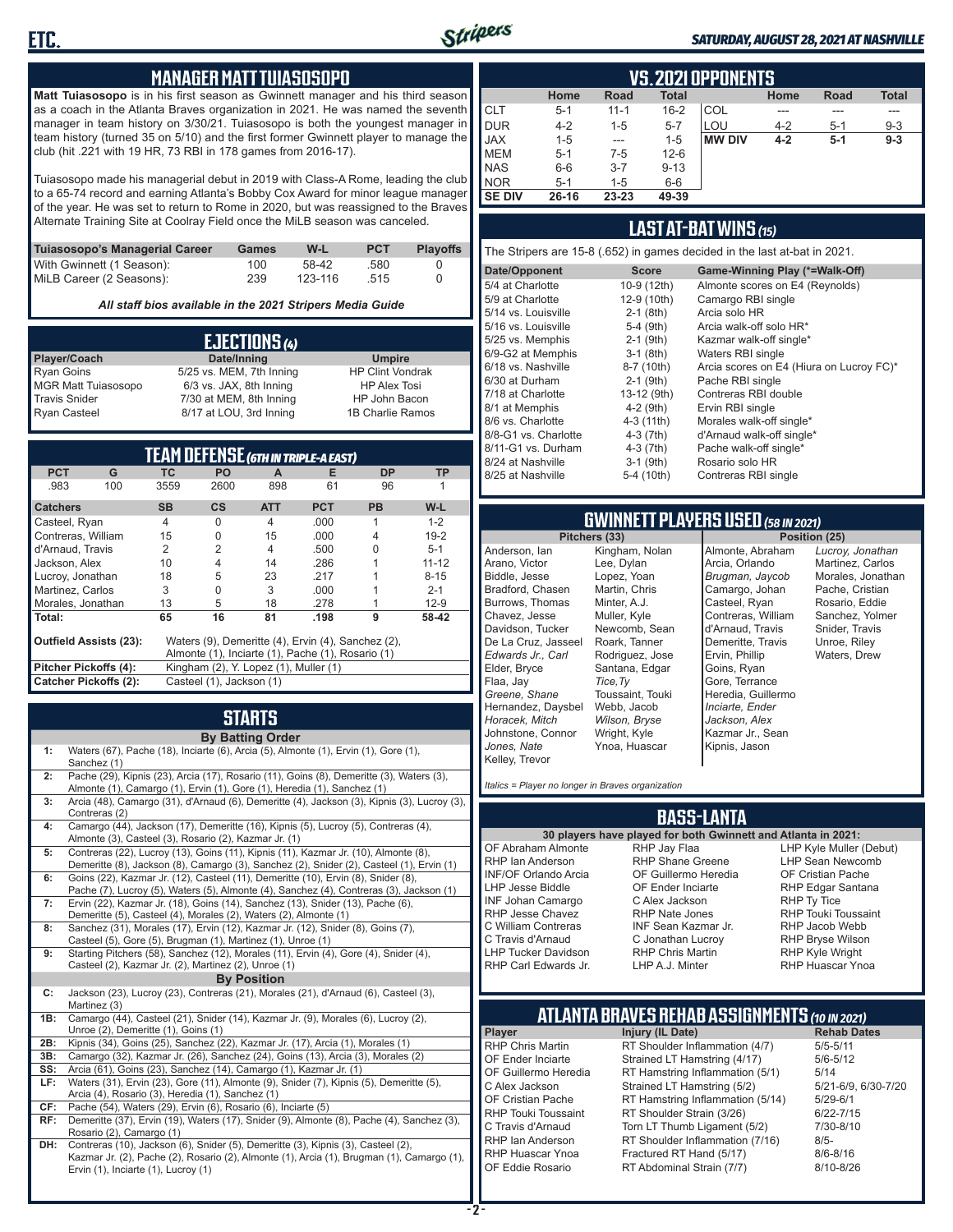### **STARTING PITCHER**



#### *SATURDAY, AUGUST 28, 2021 AT NASHVILLE*

# **53****JOSE RODRIGUEZ**

**B/T:** R/R **BORN:** 8/29/95 in Bolivar, Venezuela (Age 25, turns 26 tomorrow)<br>**HT:** 6-2 **ACQUIRED:** Signed by the Atlanta Braves as a minor league free ACQUIRED: Signed by the Atlanta Braves as a minor league free **WT:** 175 agent (4/21/21)

*TONIGHT'S START:* Rodriguez makes his 14th appearance (12th start) with Gwinnett in game five of a six-game series at Nashville ... Overall this year, he is 5-4 with a 4.65 ERA and .238 BAA in 17 games (15 starts) between Gwinnett and Double-A Mississippi ... Career at the Triple-A level (Gwinnett and Salt Lake), he is 7-6 with a 6.15 ERA and .276 BAA in 31 games (13 starts).

**WINNING STREAK:** Tonight, he attempts to become the first Gwinnett pitcher to win four straight starts this season ... **Rodriguez is 3-0 with a 2.16 ERA (4 ER in 16.2 IP), 0.84 WHIP, and .186 BAA (11 H, 3 BB, 12 SO) in his last three starts**.

**ON THE ROAD AGAIN:** Rodriguez makes his eighth start on the road with the Stripers tonight ... He is 1-3 with a 11.31 ERA (31 ER in 24.2 IP) away from Coolray Field ... **In his four home starts, he is 3-0 with a 0.00 ERA (0 ER in 19.2 IP)**.

*2021 SEASON:* Signed by Atlanta as a minor league free agent on 4/21 ... Added to the Gwinnett roster on 5/13 ... Made his Stripers debut on 5/14 vs. Louisville (4.0 IP, 1 H, 1 HR, 1 BB, 3 SO, 46p/30s), pitching in relief ... Made his first start for the Stripers on 5/20 at Nashville (ND, 3.0 IP, 2 H, 0 R, 3 BB, 6 SO) ... Transferred to Double-A Mississippi on 5/29 and went 1-1 with a 1.61 ERA (4 ER in 22.1 IP) over four starts ... Rejoined Gwinnett on 6/22 ... Is 4-3 with a 6.75 ERA (31 ER in 41.1 IP) in 10 starts since returning to Triple-A.

*2020 SEASON:* Invited to MLB Spring Training for the second straight season with the Los Angeles Angels ... Spent most of the year at the Angels' Alternate Training Site ... Recalled on 8/1 and pitched 1.2 innings (2 H, 0 R, 1 BB, 0 SO) in relief the next day vs. Houston ... DFA'd on 8/10 and outrighted back to the Alternate Training Site after just one outing (0-0, 0.00 ERA, .286 BAA) ... Elected free agency on 10/15.

*CAREER HIGHLIGHTS:* **2016:** Midwest League Midseason All-Star with Class-A Burlington (3-3, 3.36 ERA, 13 GS, 64.1 IP, 52 SO before All-Star break) ... **2017:** California League Midseason All-Star with Advanced-A Inland Empire 66ers (6-5, 4.70 ERA, 14 GS, 76.2 IP before All-Star break) ... **2019:** Made his MLB debut with the Los Angeles Angels (0-1, 2.75 ERA in 9G, 1 start) ... Also made his Triple-A debut with Salt Lake (3-3, 6.29 ERA in 18G, 2 starts).

|              | <b>RODRIGUEZ'S OVERALL STATS</b> |         |            |         |           |           |     |            |             |  |  |  |  |  |  |
|--------------|----------------------------------|---------|------------|---------|-----------|-----------|-----|------------|-------------|--|--|--|--|--|--|
| Year         | Team                             | W-L     | <b>ERA</b> | G/GS    | <b>HR</b> | <b>BB</b> | SΟ  | <b>BAA</b> | <b>WHIP</b> |  |  |  |  |  |  |
| 2021         | Mississippi (AA)                 | $1 - 1$ | 161        | 4/4     |           | 5         | 27  | .135       | 0.67        |  |  |  |  |  |  |
|              | Gwinnett (AAA)                   | $4 - 3$ | 6.02       | 13/11   | 12        | 13        | 42  | 277        | 1.34        |  |  |  |  |  |  |
| MiLB Career: |                                  | 38-43   | 4 72       | 163/120 | 54        | 196       | 617 | 281        | 1.41        |  |  |  |  |  |  |
| MLB Career:  |                                  | $0 - 1$ | 2.53       | 10/1    | 5         | 12        | 13  | 238        | 1.45        |  |  |  |  |  |  |

|          | <b>RODRIGUEZ'S 2021 SPLITS (WITH GWINNETT)</b> |           |                     |
|----------|------------------------------------------------|-----------|---------------------|
| Home:    | 3-0, 0.73 ERA (6G)                             | Road:     | 1-3, 11.31 ERA (7G) |
| Day:     | 0-1, 18.00 ERA (1G)                            | Night:    | 4-2, 5.51 ERA (12G) |
| Starter: | 4-3, 6.29 ERA (11G)                            | Reliever: | 0-0, 3.60 ERA (2G)  |
| Vs. LHB: | .307 BAA, 5 HR                                 | Vs. RHB:  | .252 BAA, 7 HR      |

|                                                                                              | <b>RODRIGUEZ VS. NASHVILLE</b> |            |   |               |     |   |  |  |   |    |  |  |  |  |  |
|----------------------------------------------------------------------------------------------|--------------------------------|------------|---|---------------|-----|---|--|--|---|----|--|--|--|--|--|
| <b>HR</b><br><b>SO</b><br><b>ER</b><br><b>BB</b><br>W-L<br><b>ERA</b><br>н<br>GS<br>IP.<br>G |                                |            |   |               |     |   |  |  |   |    |  |  |  |  |  |
| 2019 w/SL:                                                                                   |                                | $0-0$ 0.00 |   |               | 2.0 |   |  |  |   |    |  |  |  |  |  |
| 2021 w/GWN:                                                                                  | 0-0                            | 0.00       |   | $\mathcal{P}$ | 70  |   |  |  |   |    |  |  |  |  |  |
| Career:                                                                                      | $0 - 0$                        | 0.00       | ર | $\mathcal{P}$ | 9.0 | 5 |  |  | 6 | 13 |  |  |  |  |  |

|             | <b>RODRIGUEZ'S HIGHS &amp; LOWS</b> |                                  |  |  |  |  |  |  |  |  |  |  |
|-------------|-------------------------------------|----------------------------------|--|--|--|--|--|--|--|--|--|--|
|             | <b>Season</b>                       | Career (MiLB and MLB)            |  |  |  |  |  |  |  |  |  |  |
| l IP:       | 6.0 (2x, last: 8/21 at LOU)         | 8.0 (9/2/17, IE at LAN)          |  |  |  |  |  |  |  |  |  |  |
| Iso:        | 8 (2x, last: 6/17 vs. BIR)          | 13 (8/11/17, IE vs. RC)          |  |  |  |  |  |  |  |  |  |  |
| BB:         | 3 (5/20 at NAS)                     | 5 (2x, last: 8/22/17, IE at LAN) |  |  |  |  |  |  |  |  |  |  |
| Iн:         | 10 (7/18 at CLT)                    | 13 (6/10/18, MOB vs. JXN)        |  |  |  |  |  |  |  |  |  |  |
| <b>IER:</b> | 8 (6/23 at NOR)                     | 9 (2x, last: 8/22/17, IE at LAN) |  |  |  |  |  |  |  |  |  |  |
| Low-Hit CG: |                                     |                                  |  |  |  |  |  |  |  |  |  |  |
| Low-ER CG:  |                                     | --                               |  |  |  |  |  |  |  |  |  |  |

|                                                                                         | <b>RODRIGUEZ AT THE PLATE</b> |  |  |  |  |  |  |  |  |  |  |  |  |  |  |
|-----------------------------------------------------------------------------------------|-------------------------------|--|--|--|--|--|--|--|--|--|--|--|--|--|--|
| AVG.<br><b>SO</b><br><b>HR</b><br><b>RBI</b><br><b>BB</b><br>3B<br>2B<br>н<br><b>AB</b> |                               |  |  |  |  |  |  |  |  |  |  |  |  |  |  |
| 2021 w/GWN:                                                                             | 143                           |  |  |  |  |  |  |  |  |  |  |  |  |  |  |
| MiLB Career:                                                                            | .100<br>10                    |  |  |  |  |  |  |  |  |  |  |  |  |  |  |
| <b>IMLB Career:</b>                                                                     | $-$                           |  |  |  |  |  |  |  |  |  |  |  |  |  |  |

|            | RODRIGUEZ'S 2021 STARTS (ALL LEVELS)                                                                                                                   |           |     |    |   |   |   |   |   |           |                          |            |                                                  |  |  |
|------------|--------------------------------------------------------------------------------------------------------------------------------------------------------|-----------|-----|----|---|---|---|---|---|-----------|--------------------------|------------|--------------------------------------------------|--|--|
| Team       | IP<br>NP-S<br>Opp. Starter<br>Date/Opp.<br>н<br><b>ER</b><br><b>SO</b><br><b>Final</b><br><b>HR</b><br><b>BB</b><br><b>Notes</b><br><b>Result</b><br>R |           |     |    |   |   |   |   |   |           |                          |            |                                                  |  |  |
| GWN        | 5/20 at NAS                                                                                                                                            | <b>ND</b> | 3.0 |    | 0 | 0 | 0 | 3 | 6 | 56-36     | Eric Lauer               | $L, 1-3$   | First career start for Gwinnett.                 |  |  |
| <b>MIS</b> | 5/30 vs. MTG                                                                                                                                           | <b>ND</b> | 5.0 | 2  | 0 | 0 | 0 | 2 | 5 | 69-49     | <b>Tobias Mvers</b>      | W. 2-1     | Left with 1-0 lead. MIS won in 10 innings.       |  |  |
| <b>MIS</b> | 6/5 at PNS                                                                                                                                             | $L.0-1$   | 5.2 | 4  | 3 | 3 |   |   | 6 | 79-54     | Max Mever                | $L. 1 - 4$ | Three of four hits allowed went for extra bases. |  |  |
| <b>MIS</b> | $6/11$ at BLX                                                                                                                                          | <b>ND</b> | 6.0 |    |   | 0 | O |   | 8 | 86-61     | Jesus Castillo           | $L.3 - 4$  | Run scored on passed ball, double play.          |  |  |
| <b>MIS</b> | 6/17 vs. BIR                                                                                                                                           | W. 1-1    | 5.2 | 3  |   |   | 0 |   | 8 | 84-60     | <b>Blake Battenfield</b> | W. 7-1     | First win since 8/1/19 with Salt Lake vs. OKC.   |  |  |
| GWN        | 6/23 at NOR                                                                                                                                            | $L.0-1$   | 0.2 |    | 8 | 8 |   |   |   | $37 - 22$ | <b>Spenser Watkins</b>   | $L.3-9$    | Nearly tied his most career ER allowed (9).      |  |  |
| GWN        | 6/27 at NOR                                                                                                                                            | $L. 0-2$  | 2.0 | 4  | 4 | 4 |   |   |   | 52-29     | Kevin Smith              | $L. 2 - 4$ | Allowed 3-run homer to Seth Mejias-Brean.        |  |  |
| <b>GWN</b> | 7/3 at DUR                                                                                                                                             | <b>ND</b> | 4.0 | 5  |   |   |   | 0 | 4 | 63-41     | Shane Baz                | $L.5-6$    | Stripers trailed 2-1 when he exited.             |  |  |
| GWN        | 7/10 vs. NAS                                                                                                                                           | <b>ND</b> | 4.0 |    | 0 | 0 | 0 | 0 | 5 | 53-36     | Thomas Jankins           | W. 8-4     | Faced the minimum through 4.0 innings.           |  |  |
| GWN        | 7/18 at CLT                                                                                                                                            | <b>ND</b> | 5.0 | 10 | 8 | 6 | 3 |   | 2 | 67-44     | Tanner Banks             | W. 13-12   | Stripers trailed 8-3 when he exited.             |  |  |
| GWN        | 7/23 vs. NOR                                                                                                                                           | W. 1-2    | 5.0 |    | 0 | 0 | 0 |   | 5 | 78-50     | Mickey Jannis            | W, 17-8    | First win as a starter in Triple-A.              |  |  |
| GWN        | 7/29 at MEM                                                                                                                                            | L. 1-3    | 4.0 | 9  |   |   | っ | 0 | 2 | 52-39     | <b>Miles Mikolas</b>     | $L.6 - 7$  | Allowed 2-run HR in 1st. 3-run HR in 4th.        |  |  |
| GWN        | 8/4 vs. CLT                                                                                                                                            | W. 2-3    | 5.0 | 2  | 0 | 0 | 0 | 0 | 4 | 61-45     | Mike Wright Jr.          | W. 4-1     | Second-straight home start with 0 R and 5.0 IP.  |  |  |
| GWN        | 8/12 vs. DUR                                                                                                                                           | W. 3-3    | 5.2 | 3  | 0 | 0 | 0 |   | 5 | 78-48     | <b>Tobias Mvers</b>      | W. 3-0     | No runs in 4 home starts (19.2 IP) with GWN.     |  |  |
| <b>GWN</b> | 8/21 at LOU                                                                                                                                            | W, 4-3    | 6.0 | 6  | 4 | 4 |   |   | 3 | 90-62     | <b>Reiver Sanmartin</b>  | W. 10-4    | First Triple-A road win this season (7th start). |  |  |

|                     | <b>STRIPERS STARTING PITCHERS (14 IN 2021)</b> |            |           |          |          |                             |                            |                                                    |  |  |  |  |  |
|---------------------|------------------------------------------------|------------|-----------|----------|----------|-----------------------------|----------------------------|----------------------------------------------------|--|--|--|--|--|
| <b>Pitcher</b>      | $W-L$                                          | <b>ERA</b> | <b>GS</b> | QS       |          | <b>Team W-L Run Support</b> | <b>Last Gwinnett Start</b> | <b>Final Line</b>                                  |  |  |  |  |  |
| Anderson, Ian       | $0 - 0$                                        | 3.68       | 4         | $\Omega$ | $3 - 1$  | 1.75 RPG (7 Tot.)           | 8/24 at NAS (ND)           | 5.0 IP, 3 H, 1 R, 1 ER, 2 BB, 9 SO (90p/54s)       |  |  |  |  |  |
| Burrows. Thomas     | $0 - 0$                                        | 0.00       |           | $\Omega$ | $1 - 0$  | $0.00$ RPG $(0$ Tot.)       | 7/21-G1 vs. NOR (ND)       | 1.0 IP, 0 H, 1 R, 0 ER, 3 BB, 2 SO (32p/13s)       |  |  |  |  |  |
| Davidson, Tucker    | $2 - 1$                                        | 0.90       | 3         | 3        | $2 - 1$  | 5.33 RPG (16 Tot.)          | 5/23 at NAS (L)            | 6.0 IP, 1 H, 1 R, 1 ER, 1 BB, 9 SO, 1 HR (82p/51s) |  |  |  |  |  |
| De La Cruz. Jasseel | $0 - 3$                                        | 7.02       | 15        | $\Omega$ | $8 - 7$  | 2.27 RPG (34 Tot.)          | 8/14 vs. DUR (L)           | 0.0 IP. 3 H. 3 R. 3 ER. 1 BB. 0 SO. 1 WP (19p/10s) |  |  |  |  |  |
| Elder, Bryce        | $1 - 1$                                        | 3.86       | 2         |          | $1 - 1$  | 4.00 RPG (8 Tot.)           | 8/27 at NAS (L)            | 6.2 IP, 4 H, 3 R, 3 ER, 3 BB, 5 SO (94p/54s)       |  |  |  |  |  |
| Johnstone, Connor   | $1 - 6$                                        | 7.16       | 11        | $\Omega$ | $4 - 7$  | 1.82 RPG (20 Tot.)          | 7/31 at MEM (ND)           | 2.0 IP, 1 H, 0 R, 0 BB, 1 SO (27p/15s)             |  |  |  |  |  |
| Kingham, Nolan      | $0 - 4$                                        | 8.89       | 6         | $\Omega$ | $2 - 4$  | 1.33 RPG (8 Tot.)           | 8/15 vs. DUR (L)           | 5.0 IP, 9 H, 6 R, 6 ER, 2 BB, 3 SO, 1 HR (93p/56s) |  |  |  |  |  |
| Muller, Kyle        | $3-2$                                          | 3.04       | 11        | 4        | $9 - 2$  | 4.09 RPG (45 Tot.)          | 8/25 at NAS (ND)           | 6.0 IP, 2 H, 0 R, 2 BB, 4 SO, 1 WP (90p/56s)       |  |  |  |  |  |
| Roark, Tanner       | $0 - 0$                                        | 0.00       | 3         | 0        | $2 - 1$  | 2.67 RPG (8 Tot.)           | 8/22 at LOU (ND)           | 2.0 IP, 2 H, 0 R, 2 BB, 1 SO, 1 WP (32p/17s)       |  |  |  |  |  |
| Rodriguez, Jose     | $4 - 3$                                        | 6.29       | 11        | 0        | $6-5$    | 3.09 RPG (34 Tot.)          | 8/21 at LOU (W)            | 6.0 IP, 6 H, 4 R, 4 ER, 2 BB, 3 SO, 1 HR (90p/62s) |  |  |  |  |  |
| Toussaint. Touki    | $2 - 1$                                        | 4.32       | 4         | 2        | $2 - 2$  | 3.50 RPG (14 Tot.)          | 7/13 at CLT (W)            | 6.0 IP, 3 H, 2 R, 2 ER, 3 BB, 7 SO, 1 HR (89p/54s) |  |  |  |  |  |
| Wilson, Bryse       | $4 - 2$                                        | 4.47       | 9         | 3        | $6-3$    | 3.00 RPG (27 Tot.)          | 7/7 vs. NAS (ND)           | 5.0 IP, 8 H, 5 R, 5 ER, 2 BB, 2 SO, 2 HR (81p/50s) |  |  |  |  |  |
| Wright, Kyle        | $6 - 4$                                        | 3.31       | 18        |          | $10 - 8$ | 2.33 RPG (42 Tot.)          | 8/26 at NAS (W)            | 7.0 IP, 4 H, 1 R, 1 ER, 0 BB, 8 SO (89p/63s)       |  |  |  |  |  |
| Ynoa, Huascar       | $0 - 0$                                        | 4.32       | 2         | $\Omega$ | $2 - 0$  | 2.50 RPG (5 Tot.)           | 8/11-G2 vs. DUR (ND)       | 4.2 IP, 4 H, 3 R, 3 ER, 4 BB, 7 SO, 1 WP (83p/51s) |  |  |  |  |  |
| Total:              | 23-27                                          | 4.68       | 100       | 20       | 58-42    | 2.68 RPG (268 Tot.)         |                            |                                                    |  |  |  |  |  |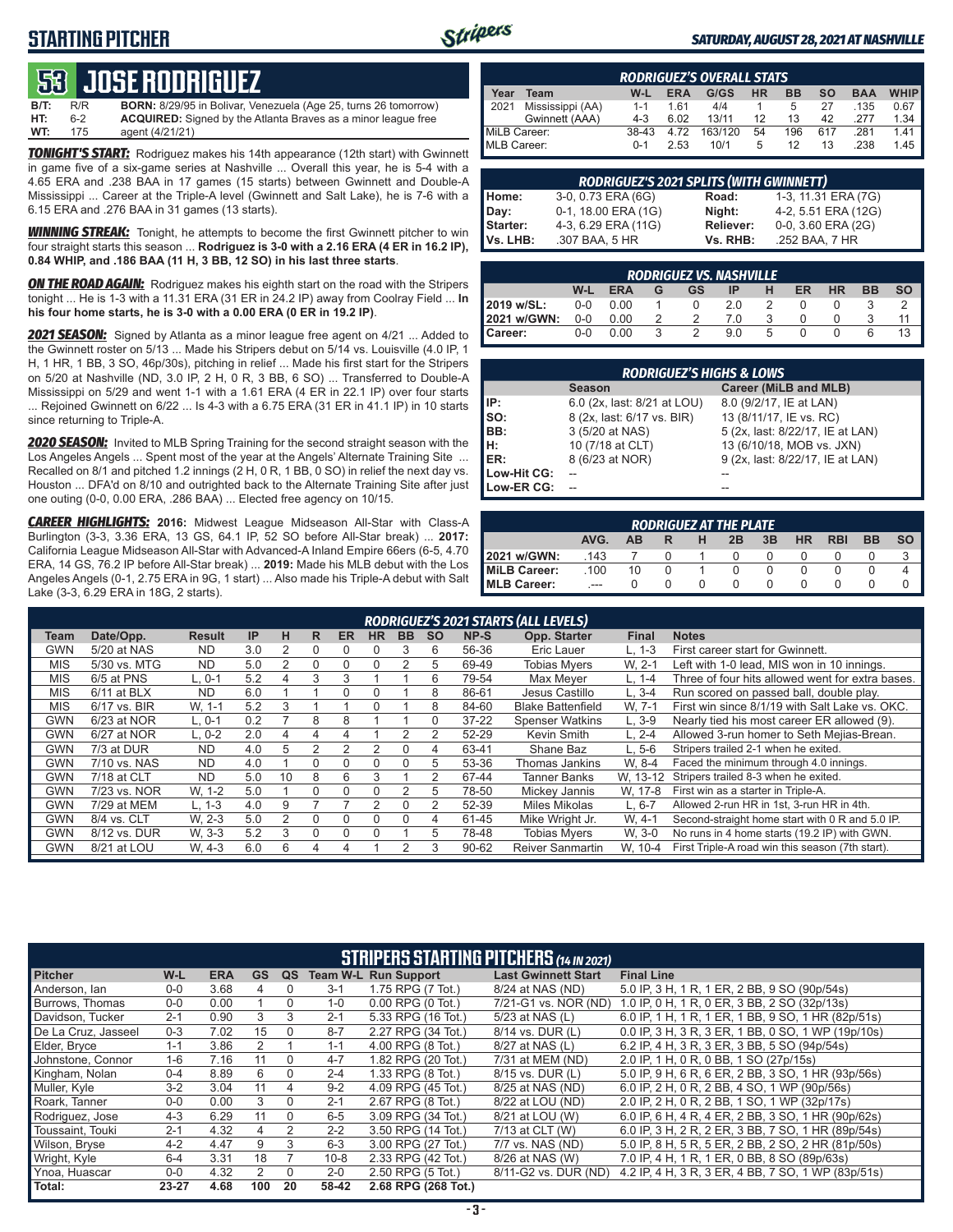### **BULLPEN**



#### *SATURDAY, AUGUST 28, 2021 AT NASHVILLE*

|                                                                                                | <b>STRIPERS PITCHING BREAKDOWN</b>                                         |      |               |       |     |    |         |     |      |  |  |  |  |  |
|------------------------------------------------------------------------------------------------|----------------------------------------------------------------------------|------|---------------|-------|-----|----|---------|-----|------|--|--|--|--|--|
| <b>BAA</b><br>W-L<br><b>HR</b><br><b>BB</b><br><b>SO</b><br><b>ERA</b><br><b>ER</b><br>IP<br>R |                                                                            |      |               |       |     |    |         |     |      |  |  |  |  |  |
| Starters:                                                                                      | $23 - 27$                                                                  | 4.68 | 434.1         | - 240 | 226 | 58 | 174     | 429 | .253 |  |  |  |  |  |
| Relievers:                                                                                     | 35-15 3.19                                                                 |      | 432.1         | 172   | 153 | 47 | 168     | 504 | .217 |  |  |  |  |  |
| <b>Total:</b>                                                                                  | 58-42                                                                      | 3.94 | 866.2 412 379 |       |     |    | 105 342 | 933 | -236 |  |  |  |  |  |
|                                                                                                | <b>Saves/Opp:</b> 24/38 (63.2%)  Holds: 45 <b>IR/Scored:</b> 78/26 (33.3%) |      |               |       |     |    |         |     |      |  |  |  |  |  |

|            | <b>PITCHING BY MONTH</b>                                                                |      |       |     |     |    |     |     |      |  |  |  |  |  |  |
|------------|-----------------------------------------------------------------------------------------|------|-------|-----|-----|----|-----|-----|------|--|--|--|--|--|--|
|            | <b>BAA</b><br><b>HR</b><br><b>SO</b><br><b>BB</b><br>W-L<br><b>ERA</b><br>ER<br>IP<br>R |      |       |     |     |    |     |     |      |  |  |  |  |  |  |
| May:       | $14 - 10$                                                                               | 3.50 | 211.0 | 90  | 82  | 28 | 65  | 240 | .222 |  |  |  |  |  |  |
| June:      | $9 - 16$                                                                                | 4.55 | 213.2 | 115 | 108 | 26 | 94  | 223 | .263 |  |  |  |  |  |  |
| July:      | $17 - 11$                                                                               | 4.50 | 242.0 | 131 | 121 | 37 | 100 | 261 | .240 |  |  |  |  |  |  |
| August:    | $18-5$                                                                                  | 3.06 | 200.0 | 76  | 68  | 14 | 83  | 209 | .216 |  |  |  |  |  |  |
| September: |                                                                                         |      |       |     |     |    |     |     |      |  |  |  |  |  |  |

| <b>RELIEF SUMMARY (CURRENT STRIPERS ONLY, GWINNETT STATS ONLY)</b> |         |            |    |           |            |        |              |                    |                                                    |                         |
|--------------------------------------------------------------------|---------|------------|----|-----------|------------|--------|--------------|--------------------|----------------------------------------------------|-------------------------|
| <b>Pitcher</b>                                                     | W-L     | <b>ERA</b> | G  | <b>GF</b> | <b>HLD</b> | SV/OPP | <b>IR/RS</b> | <b>Last Outing</b> | <b>Last Final Line</b>                             | <b>Scoreless Streak</b> |
| Arano, Victor                                                      | 1-1     | 2.86       | 26 | 8         | 4          | 2/4    | 3/0          | 8/24 at NAS        | 2.0 IP, 0 H, 0 R, 1 BB, 2 SO (27p/19s)             | 3G (4.0 IP)             |
| Biddle, Jesse (L)                                                  | $0 - 1$ | 2.31       | 24 |           | 6          | 0/1    | 9/3          | 8/25 at NAS        | 0.0 IP. 3 H. 2 R. 2 ER. 1 BB. 0 SO. 1 HR (16p/7s)  | $-1G$                   |
| Bradford, Chasen                                                   | $4 - 0$ | 4.01       | 30 | 5         | 6          | 0/1    | 4/4          | 8/27 at NAS        | 1.1 IP, 2 H, 0 R, 0 BB, 2 SO (23p/18s)             | 3G (3.1 IP)             |
| Burrows. Thomas (L)                                                | $3 - 1$ | 2.55       | 26 |           | 3          | 0/0    | 18/6         | 8/22 at LOU        | Loss, 1.0 IP, 1 H, 1 R, 1 ER, 1 BB, 2 SO (21p/11s) | $-1G$                   |
| De La Cruz. Jasseel                                                | $1 - 0$ | 1.93       | 3  | ۰         | ۰          | 0/0    | 0/0          | 7/10 vs. NAS       | 3.0 IP, 0 H, 0 R, 3 BB, 3 SO (49p/28s)             | 2G (4.0 IP)             |
| Flaa, Jay                                                          | $1 - 1$ | 6.08       | 23 | 5         | 2          | 1/1    | 2/0          | 8/22 at LOU        | 0.2 IP, 2 H, 4 R, 2 ER, 4 BB, 1 SO (33p/13s)       | $-2G$                   |
| Johnstone, Connor                                                  | $2 - 0$ | 2.45       | 15 |           | ۰          | 0/0    | 12/5         | 8/22 at LOU        | 0.1 IP. 0 H. 0 R. 0 BB. 0 SO (3p/2s)               | 1G (0.1 IP)             |
| Kelley, Trevor                                                     | $2 - 2$ | 1.47       | 28 | 8         |            | 0/2    | 9/2          | 8/25 at NAS        | Hold, 1.0 IP, 0 H, 0 R, 0 BB, 1 SO (12p/7s)        | 8G (7.0 IP)             |
| Lee, Dylan (L)                                                     | $4 - 1$ | 1.63       | 29 |           | 6          | 1/2    | 6/0          | 8/24 at NAS        | Win, 1.0 IP, 1 H, 0 R, 0 BB, 1 SO (15p/10s)        | 8G (9.1 IP)             |
| Lopez, Yoan                                                        | $3-2$   | 3.65       | 24 | 6         | 4          | 1/3    | 4/2          | 8/25 at NAS        | 1.0 IP, 3 H, 2 R, 2 ER, 0 BB, 2 SO (23p/17s)       | $-1G$                   |
| Newcomb, Sean (L)                                                  | $3-0$   | .80        | 13 | 11        | ۰          | 3/3    | 0/0          | 8/25 at NAS        | Win, 2.0 IP, 0 H, 0 R, 1 BB, 1 SO (31p/19s)        | 6G (8.0 IP)             |
| Roark, Tanner                                                      | $4 - 1$ | 2.72       | 19 | 2         |            | 2/3    | 0/0          | 8/26 at NAS        | Save, 2.0 IP, 2 H, 0 R, 1 BB, 1 SO (26p/17s)       | 5G (8.2 IP)             |
| Rodriguez, Jose                                                    | $0 - 0$ | 3.60       |    |           |            | 0/0    | 0/0          | 5/26 vs. MEM       | 1.0 IP. 2 H. 1 R. 1 ER. 0 BB. 1 SO. 1 HR (13p/10s) | -2G                     |
| Webb, Jacob                                                        | $1 - 1$ | 2.31       | 23 | 18        |            | 6/6    | 0/0          | 8/24 at NAS        | Save, 1.0 IP, 1 H, 0 R, 0 BB, 3 SO (19p/14s)       | 2G (2.0 IP)             |

| SCORELESS INNINGS STREAKS (15-PLUS INNINGS) |         |                |                  |  |  |  |  |
|---------------------------------------------|---------|----------------|------------------|--|--|--|--|
| <b>Pitcher</b>                              | Length  | <b>Dates</b>   | <b>Stats</b>     |  |  |  |  |
| Bradford, C.                                | 16.0 IP | 5/7-6/13 (10G) | 6 H, 3 BB, 12 SO |  |  |  |  |

# **54 VICTOR ARANO** *- RHP - 26 YRS - COSAMALOAPAN, MEXICO*

- **• 2021 with GWN: Is 1-0 with 0.77 ERA (1 ER in 11.2 IP), 1 SV, and .154 BAA (6 H, 5 BB, 17 SO) in 10G since 7/15** ... **5/14 vs. LOU:** Earned GWN's first save of 2021 (1.0 IP, 1 H in 2-1 win) ... **8/1 at MEM:** Earned first win (2.0 IP, 2 H, 0 R, 1 SO in 4-2 win).
- **• 2021 with ATL:** Recalled on 5/8, but did not pitch ... Optioned on 5/10 ... DFA'd and outrighted to Gwinnett on 6/6.
- **• 2020:** Was a member of Philadelphia's 60-man player pool, but spent the entire year at the Alternate Site in Lehigh Valley ... DFA'd by the Phillies on 1/18.
- **• 2019:** Limited to just 6G with Triple-A Lehigh Valley (2-0, 0.00 ERA in 3G) and Philadelphia (1-0, 3.86 ERA in 3G) ... Was on injured list from 4/20-end of season (right elbow inflammation).
- **• Acquired:** Claimed off waivers from Philadelphia (1/22/21) ... Originally signed by the Los Angeles Dodgers as a non-drafted free agent (4/4/13).
- **• MLB Career:** 3-2, 2.65 ERA, .224 BAA, 3 SV in 73G with Philadelphia (2017-19).

### **48 JESSE BIDDLE** *- LHP - 29 YRS - PHILADELPHIA, PA*

- **• 2021 with GWN: 6/23-8/21:** Went 0-0 with 0.60 ERA (1 ER in 15.0 IP) and .236 BAA (13 H, 9 BB, 29 SO) in 15G.
- **• GWN Career:** 1-1, 2.06 ERA (8 ER in 35.0 IP), 1 SV (1-for-3) in 32G since 2018. **• 2021 with ATL:** Had his contract selected on 4/17, pitched in 8G with the Braves
- (0-0, 8.44 ERA, 10 ER in 10.2 IP) ... DFA'd on 5/17, outrighted to Gwinnett on 5/19. **• Spring Training:** 0-0, 3.00 ERA, .257 BAA, 2 SV in 9G with Cincinnati ... Released
- on 3/26 after re-signing as MiLB FA on 12/11/20. **• 2020:** Opened the year at Cincinnati's Alternate Training Site ... Contract selected
- on 8/25 (0-0, 0.00 ERA, 0 ER in 0.2 IP in 1G) ... Placed on 10-day injured list on 8/29 (left shoulder impingement) and missed the remainder of the year.
- **• Acquired:** MiLB FA (4/2/21) ... Originally Philadelphia's 1st-round pick (27th overall) in 2010 out of Germantown Friends High School (Philadelphia, PA).
- **• MLB Career:** 6-2, 5.07 ERA, .261 BAA, 1 SV in 99G with ATL (2018-19, 2021), SEA (2019), TEX (2019), CIN (2020).

### **28 CHASEN BRADFORD** *- RHP - 32 YRS - LAS VEGAS, NV*

- **• 2021 with GWN: All 4 of his wins (4-0) have been 2.0-IP outings:** 5/15 vs. LOU (1 H, 0 R, 2 SO), 6/16 vs. NAS (3 H, 1 ER, 3 SO), 6/24 at NOR (0 H, 0 R, 1 BB, 3 SO), and 7/31 at MEM (2.0 IP, 1 H, 1 ER, 1 SO) ... **5/7-6/13:** Posted team-best 16.0-IP scoreless streak over 10G (6 H, 3 BB, 12 SO).
- **• 2020:** Re-signed by Seattle to an MiLB deal on 1/15, but was not included on the Mariners' 60-man player pool ... Did not play.
- **• 2019:** Split time between Seattle (0-0, 4.86 ERA, 1 SV in 12G) and Triple-A Tacoma (0-0, 6.75 ERA, 1 SV in 5G).
- **• Acquired:** MiLB FA (3/15/21) ... Originally the New York Mets' 35th round pick in 2011 out of the University of Central Florida.
- **• MLB Career:** 7-0, 3.89 ERA, .253 BAA, 1 SV in 86G with NYM, SEA (2017-19).

|                | PITCHER AWARDS & HONORS             |                         |
|----------------|-------------------------------------|-------------------------|
| <b>Pitcher</b> | <b>Award/Date</b>                   | <b>Stats</b>            |
| Wilson. B.     | AAA East Pitcher of Week (6/28-7/4) | 0-0, 7.0 IP, 0 ER, 7 SO |

### **49 THOMAS BURROWS** *- LHP - 26 YRS - FLORENCE, AL*

- **• 2021 with GWN: Is 2-1 with 1.21 ERA (3 ER in 22.1 IP) and .145 BAA (11 H, 16 BB, 33 SO) in 17G (1 start) since 6/20** ... **6/20-7/2:** Struck out 12 over 7.0 scoreless IP (3 H, 1 BB) in 5G ... **7/21-G2 vs. NOR:** Made the first start of his pro career (ND, 1.0 IP, 0 H, 1 R, 0 ER, 3 BB, 2 SO) ... **8/17 at LOU:** Improved to 3-0 (1.2 IP, 1 H, 0 R, 1 BB, 1 SO) in 4-2 win.
- **• GWN Career:** 4-2, 3.61 ERA, .200 BAA, 6 SV (6-for-7) in 54G since 2019.
- **• 2020:** Was an NRI to Spring Training, but not included on 60-man player pool.
- **• 2019:** Went 2-4 with a 4.42 ERA, .221 BAA, and 7 saves (7-for-9) in 43G between Double-A Mississippi and Gwinnett ... Stranded 16 of 17 inherited runners with the Stripers (94.1%) ... Won Atlanta's Bill Lucas Award for community service.
- **• Acquired:** Via trade with Seattle (1/11/17) ... Originally the Mariners' 4th-round pick in 2016 out of the University of Alabama.

#### **45 JAY FLAA** *- RHP - 29 YRS - BISMARCK, ND*

- **• 2021 with GWN: 5/13-6/24:** Did not allow an ER over his first 10G (1 R in 11.0 IP, 7 H, 9 BB, 15 SO, .171 BAA) ... **7/18 at CLT:** Earned his first save with GWN, tossing 1.0 IP (1 H, 1 ER, 0 BB, 2 SO) in a come-from-behind 13-12 victory ... **8/3 vs. CLT:** Earned first win with GWN (1.0 IP, 1 H, 0 R, 1 BB, 1 SO in 4-2 win).
- **• 2021 with ATL:** From 5/23-5/30, went 0-0 with a 27.00 ERA (4 ER in 1.1 IP) in 1G . Outrighted to Gwinnett on 7/13.
- **• 2021 with BAL:** Selected by Baltimore on 4/26 and made his MLB debut on 4/27 vs. the NY Yankees (1.1 IP, 2 BB, 1 SO, struck out Aaron Judge) ... Optioned on 4/28, appeared in 1G with Triple-A Norfolk (0-0, 16.20) ... DFA'd on 5/8.
- **• Spring Training:** 0-0, 3.38 ERA, .200 BAA, 0 SV in 3G with Baltimore.
- **• 2020:** Was not on Baltimore's 60-man player pool, did not play.
- **• 2019:** Went 2-5 with a 4.69 ERA, .256 BAA, and 5 SV in 40G (3 starts) between
- Double-A Bowie and Norfolk (2-3, 5.24 ERA, 4 SV in 29G during Triple-A debut).
- **• Acquired:** Claimed off waivers from Baltimore (5/11/21) ... Originally the Orioles' 6th-round pick in 2015 out of North Dakota State University (Fargo, ND).
- **• MLB Career:** 0-0, 13.50 ERA, .300 BAA in 2G with Baltimore, Atlanta (2021).

### **51 CONNOR JOHNSTONE** *- RHP - 26 YRS - SAN DIEGO, CA*

- **• 2021 with GWN: Is 2-0 with 2.45 ERA and .169 BAA in 15G in relief** (1-6, 7.16 ERA, .313 BAA in 11 starts) ... **5/4-5/8:** Threw 8.0 scoreless IP over his first 2 outings, including a 5.0-inning spot start (win, 1 H, 0 BB, 5 SO) on 5/8 at CLT ... **7/15-8/5:** Went 2-0 with 1.59 ERA (2 ER in 11.1 IP) and .158 BAA in 8G (1GS).
- **• GWN Career:** 7-6, 5.04 ERA, .262 BAA, 0 SV in 38G (15 starts) since 2018.
- **• Spring Training:** 0-1, 4.76 ERA, .273 BAA, 1 SV in 6G with Atlanta (NRI).
- **• 2020:** Was an NRI to Braves Spring Training, but not on 60-man player pool.
- **• 2019:** With Double-A Mississippi and Gwinnett, went 7-4 with a 4.24 ERA, .296 BAA, and 1 SV in 35G (7 starts) ... His 7 wins ranked T-8th in the Braves org.
- **• Acquired:** Braves 21st-round pick in 2017 out of Wake Forest University.
- **• Local Product:** Played baseball at Roswell High School (Roswell, GA).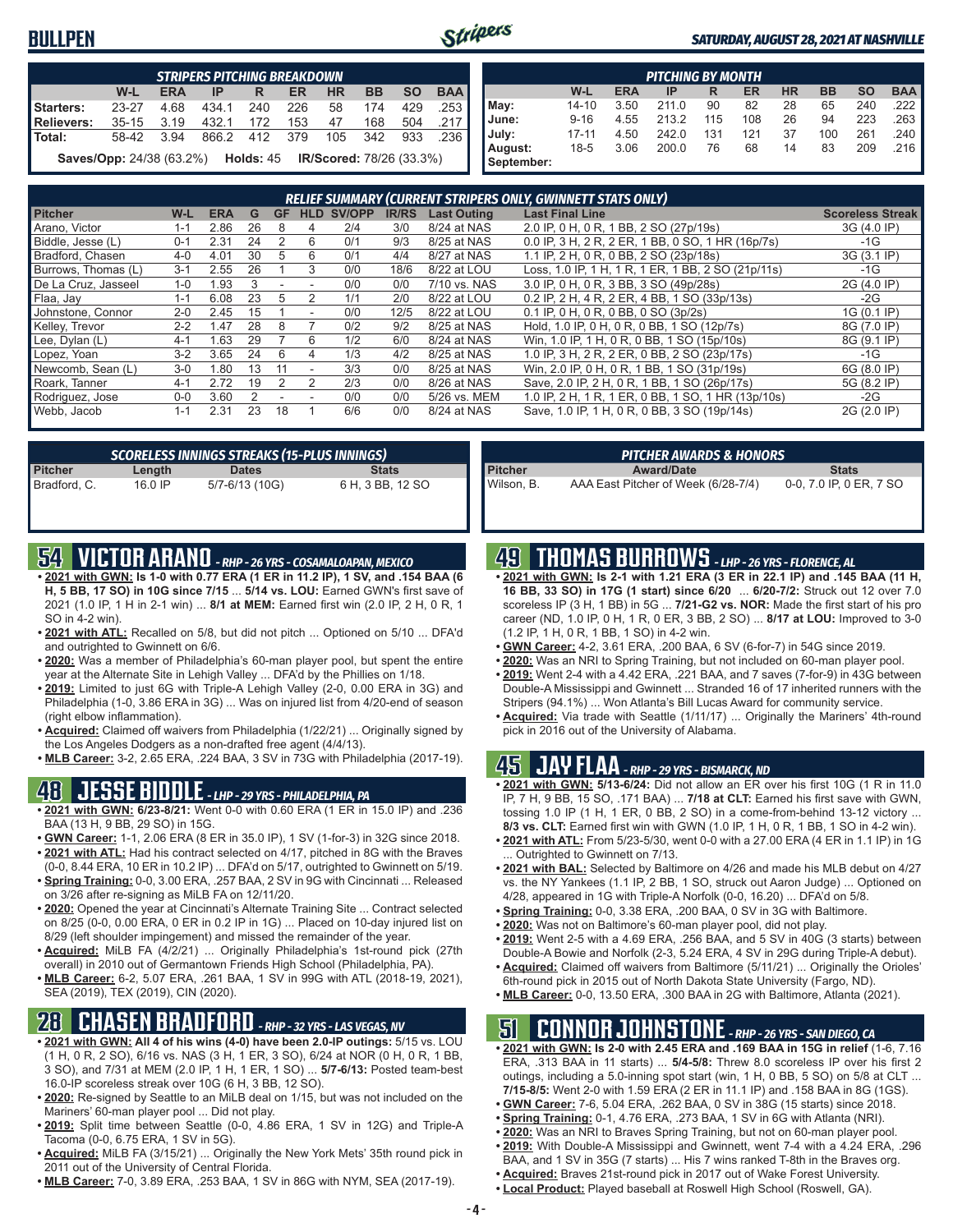### **BULLPEN**

### **43 TREVOR KELLEY** *- RHP - 27 YRS - PROVIDENCE, RI*

- **• 2021 with GWN: Is 2-0 with 0.00 ERA (1 R, 0 ER in 14.0 IP) and .109 BAA (5 H, 6 BB, 21 SO) over 14G since 7/11** ... **5/12-6/27:** Allowed runs in just 2 of 13G for a 1.72 ERA (3 ER in 15.2 IP, 13 H, 6 BB, 15 SO, .241 BAA).
- **• Spring Training:** Did not pitch in Chicago Cubs' MLB camp ... Released on 4/23. **• 2020:** Pitched in 4G with Philadelphia, going 0-0 with a 10.80 ERA ... Outrighted on 8/14 and spent the rest of the season at the Phillies Alternate Site.
- **• 2019:** In 52G with Triple-A Pawtucket, went 5-5 with a 1.79 ERA, .216 BAA, and 12 SV ... Was an International League Midseason and Postseason All-Star and a *Baseball America* Triple-A All-Star ... Led IL in appearances and was T-1st in saves ... Made MLB debut on 7/2 at Toronto and logged 10G with Boston (0-3, 8.64 ERA).
- **• Acquired:** MiLB FA (4/28/21) ... Originally Boston's 36th-round pick in 2015 out of the University of North Carolina at Chapel Hill.
- **• MLB Career:** 0-3, 9.26 ERA, .347 BAA, 0 SV in 14G with BOS (2019), PHI (2020).

# **58 DYLAN LEE** *- LHP - 27 YRS - DINUBA, CA*

- **• 2021 with GWN: Is 2-1 with 0.00 ERA (1 R, 0 ER in 13.2 IP), 1 SV, and .130 BAA (6 H, 2 BB, 16 SO) in 12G since 7/18** ... **5/4 at CLT:** Earned the win in his Stripers' debut (2.0 IP, 1 H, 1 R, 0 ER, 0 BB, 3 SO in 10-9 win in 12 innings) ... **6/11 at MEM:** Recorded his first pro hit, a double (1-for-2, R) ... **5/26-7/9:** Had a 1.65 ERA (3 ER in 16.1 IP, 9 H, 2 BB, 12 SO) and .161 BAA over 12G ... **8/18 at LOU:** Earned his first save with the Stripers (1.0 IP, 0 H, 0 R, 0 BB, 1 SO in 4-1 win).
- **• Spring Training:** 0-0, 0.00 ERA, 0 SV in 2G with Miami ... Released on 3/29.
- **• 2020:** Was a non-roster invite to Marlins Spring Training, but was not on Miami's 60-man player pool ... Did not play.
- **• 2019:** Logged 45G between Double-A Jacksonville (0-3, 1.91 ERA, .176 BAA, 13 SV in 32G) and Triple-A New Orleans (1-3, 4.71 ERA, .329 BAA, 0 SV in 13G).
- **• Acquired:** MiLB FA (4/15/21) ... Originally Miami's 10th-round pick in 2016 out of Cal State Fresno.

# **55 YOAN LOPEZ** *- RHP - 28 YRS - NUEVA GERONA, CUBA*

- **• 2021 with GWN:** Has a pair of wins in extra innings, 6/9-G2 at MEM (1.0 IP, 1 H, 0 R in 3-1 win in 8 innings) and 6/18 vs. NAS (1.0 IP, 2 H, 1 R, 0 ER, 1 SO in 8-7 win in 10 innings) ... **7/18-8/21:** Went 1-0 with 0.82 ERA (1 ER in 11.0 IP) and .162 BAA (6 H, 4 BB, 13 SO) in 10G ... **8/11-G2 vs. DUR:** Tallied his first save with the Stripers (1.0 IP, H, 0 R, 3 BB, 2 SO), leaving bases loaded in 5-3 win
- **• 2021 with ARI:** Began the season on Arizona's Opening Day roster ... In 2 stints, went 0-0 with a 6.57 ERA (9 ER in 12.1 IP) and 0 SV (0-for-3) in 13G ... DFA'd on 5/20, traded to Atlanta on 5/22 and optioned to Gwinnett.
- **• Spring Training:** 1-0, 4.91 ERA, .214 BAA, 0 SV in 8G with Arizona.
- **• 2020:** In 20G with Arizona, went 0-1 with a 5.95 ERA, .269 BAA, and 2 holds.
- **• 2019:** Set MLB career highs in G (70) and holds (21), going 2-7 with a 3.41 ERA, .232 BAA, and 1 SV (1-for-4) with the D-backs.
- **• Acquired:** Via trade with Arizona in exchange for CF Deivi Estrada (5/22/21) ... Originally signed by the D-backs as a NDFA out of Cuba (1/16/15).
- **• MLB Career:** 2-8, 4.25 ERA, .252 BAA, 1 SV in 113G with Arizona (2018-21).

# **34 SEAN NEWCOMB** *- LHP - 28 YRS - BROCKTON, MA*

- **• 2021 with GWN: Is 3-0 with 0.00 ERA (0 ER in 8.0 IP), 2 saves (2-for-2), and .111 BAA (3 H, 2 BB, 11 SO) in 6G since 8/6** ... Overall, is 3-for-3 in saves (0.00 ERA, 0 ER in 3.0 IP, 1 H, 0 BB, 5 SO in those outings) ... **5/6-7/3:** Struck out 8 over 3.0 scoreless IP (1 H, 1 BB) in 3G ... **7/16 at CLT:** Struck out the side in 9th for his first career save with GWN (1.0 IP, 0 H, 0 R, 1 HB) ... **8/6 vs. CLT:** Struck out 4 over 2.0 IP (2 H, 0 R) in 10th and 11th for the win in 4-3 victory ... **8/12 vs. DUR:** Finished off 6-hit shutout with 2nd save (1.0 IP, 1 H, 0 R) ... **8/25 at NAS:** Earned 2nd win in extra innings this year, pitching scoreless 9th and 10th (2.0 IP, 0 H, 0 R, 1 SO) in 5-4 win.
- **• GWN Career:** 8-4, 2.60 ERA, .201 BAA, 3 SV (3-for-3) in 28G (14GS) since 2017. **• 2021 with ATL:** In 26G in relief, is 2-0 with a 5.68 ERA, .250 BAA, and 1 SV ... Has
- been optioned to Gwinnett 3 times (5/5, 6/30, 7/31).
- **• 2020:** Made just 4 starts with the Braves (0-2, 11.20 ERA) ... Spent most of the year at the Alternate Training Site at Coolray Field.
- **• Acquired:** Via trade with the Los Angeles Angels in exchange for SS Andrelton Simmons (11/12/15) ... Originally the Angels' 1st-round pick (15th overall) in 2014 out of the University of Hartford (West Hartford, CT).
- **• MLB Career:** 24-23, 4.27 ERA, .243 BAA, 2 SV in 135G (57GS) with Atlanta (2017-21) ... In 6G during the 2018-19 Postseasons, went 1-0 with a 1.08 ERA.

# **57 TANNER ROARK** *- RHP - 34 YRS - WILMINGTON, IL*

- **• 2021 with GWN: In 13G (3 starts) since 7/4, is 3-0 with 1.09 ERA (3 ER in 24.2 IP), 2 SV, and .169 BAA (14 H, 9 BB, 22 SO)** ... **6/4-6/20:** Pitched 11.0 scoreless innings over 5G (8 H, 4 BB, 11 SO, .205 BAA) ... **7/13 at CLT:** Notched his first save since 2015 with WAS (2.0 IP, 3 H, 1 ER, 0 BB, 2 SO in 5-3 win).
- **• 2021 with ATL:** Contract selected on 6/24, but did not pitch before being optioned back to Gwinnett on 6/27.
- **• 2021 with TOR:** Was on Toronto's Opening Day roster, went 0-1 with a 6.43 ERA in 3G (1 start) ... Released by the Blue Jays on 5/3.
- **• Spring Training:** 2-1, 8.44 ERA, .295 BAA in 4 starts with Toronto.
- **• 2020:** Made 11 starts with the Blue Jays, going 2-3 with a 6.80 ERA and .309 BAA.
- **• 2019:** Went 10-10 with a 4.35 ERA and .275 BAA in 31 starts with CIN and OAK.
- **• Acquired:** MiLB FA (5/10/21) ... Originally Texas's 25th-round pick in 2008 out of the University of Illinois at Urbana-Champaign.
- **• MLB Career:** 76-68, 3.85 ERA, .254 BAA, 1 SV in 227G (184 starts) with WSH, CIN, OAK, TOR (2013-21) ... Pitched in 2014 and 2016 Postseasons with Nationals (0-1, 3.86 ERA in 3G, 1 start).

# **71 JACOB WEBB** *- RHP - 28 YRS - RIVERSIDE, CA*

- **• 2021 with GWN:** I**s 6-for-6 in saves (T-7th in Triple-A East), posting 3.00 ERA (2 ER in 6.0 IP, 5 H, 1 BB, 10 SO, 1 HB) in those outings** ... **5/26-6/9:** Struck out 5 over 5.0 IP (0 R, 2 H, 0 BB) in 5G ... **7/17-8/8:** Pitched 8.0 scoreless innings over 8G, going 1-0 with a .103 BAA (3 H, 2 BB, 11 SO) and 2 saves (2-for-2).
- **• GWN Career:** 3-4, 3.44 ERA, .185 BAA, 18 SV (18-for-21) in 63G since 2018.
- **• 2021 with ATL:** Recalled 5 times (4/7, 4/10, 6/5, 6/17, 8/13) ... In 20G with the Braves, is 1-2 with a 4.29 ERA (10 ER in 21.0 IP) and a .299 BAA.
- **• Spring Training:** 1-0, 2.57 ERA, .222 BAA, 2 HLD in 7G with Atlanta ... Optioned to the Alternate Training Site in Gwinnett on 3/25.
- **• 2020:** Assigned to the Alternate Training Site on 7/19, but missed over a month with a right shoulder strain (placed on 60-day injured list on 7/20) ... Activated on 9/8 and went 0-0 with a 0.00 ERA (0 ER in 10.0 IP) and .200 BAA in 8G ... Made his MLB Postseason debut, going 0-0 with a 9.00 ERA (3 ER in 3.0 IP) in 3G.
- **• 2019:** Made his MLB debut with Atlanta, going 4-0 with a 1.39 ERA (5 ER in 32.1 IP), .205 BAA, 9 holds, and 2 saves (2-for-4) in 36G ... Also logged 10G with Gwinnett (0-1, 6.97 ERA, .225 BAA, 1 SV).
- **• Acquired:** Braves' 18th-round pick in 2014 out of Tabor College (Hillsboro, KS).
- **• MLB Career:** 5-2, 2.13 ERA, .238 BAA, 2 SV in 64G with Atlanta (2019-21).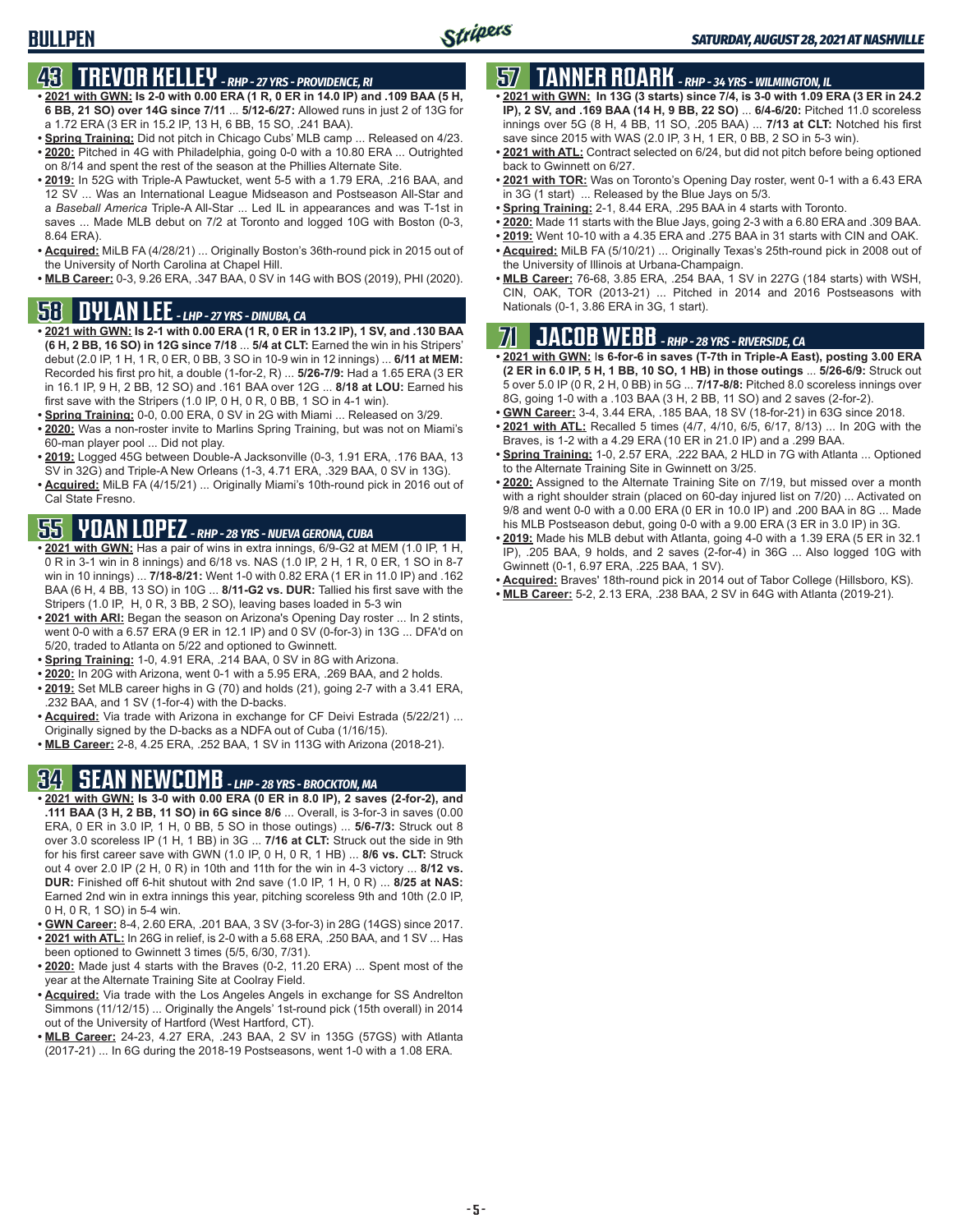| <b>OFFENSE</b> |                            |                                                                                              | Stripers |                               |  |  |  |  | <b>SATURDAY, AUGUST 28, 2021 AT NASHVILLE</b> |
|----------------|----------------------------|----------------------------------------------------------------------------------------------|----------|-------------------------------|--|--|--|--|-----------------------------------------------|
| TOTAL:         | 249, 134 HR, 759 OPS RISP: | 267, 40 HR, 816 OPS RUNS/INNING: 1 2 3 4 5 6 7 8 9 X TOT                                     |          |                               |  |  |  |  |                                               |
| Vs. LHP:       |                            | 250, 50 HR, 784 OPS RISP/20: 260, 19 HR, 809 OPS Stripers: 71 51 48 52 65 54 63 57 42 14 517 |          |                               |  |  |  |  |                                               |
|                |                            | Vs. RHP: 248, 84 HR, 747 OPS LOADED: 315, 8 HR, 1.005 OPS Opponents:                         |          | 65 47 52 53 40 49 42 29 21 14 |  |  |  |  | 412                                           |

|                | <b>HOME RUNS</b><br><b>MULTI-GAMES</b> |                |        |                          |                |                          |                |                        |                                                 |                 |                          |                |
|----------------|----------------------------------------|----------------|--------|--------------------------|----------------|--------------------------|----------------|------------------------|-------------------------------------------------|-----------------|--------------------------|----------------|
| Player         | 1 <sub>R</sub>                         | 2R             | 3R     | <b>GS</b>                | Tot.           |                          |                | Off LH Off RH Team W-L | Last HR with Gwinnett (Regular Season)          | <b>Hit</b>      | <b>RBI</b>               | <b>HR</b>      |
| <b>Almonte</b> | 2                                      |                |        |                          | 3              |                          | 2              | $3-0$                  | 5/30/21 vs. MEM, 1R (RH Connor Jones)           | 8               | 5                        |                |
| Arcia          | 12                                     | 5              | $\sim$ | $\sim$                   | 17             |                          | 10             | $10 - 4$               | 8/17/21 at LOU, 1R (RH Hunter Greene)           | $\overline{21}$ | 10                       | 2              |
| Brugman        |                                        |                |        |                          |                |                          |                | $0 - 0$                |                                                 | ٠               | ٠                        |                |
| Camargo        | 5                                      | 6              | 2      |                          | 13             | 5                        | 8              | $9 - 3$                | 8/20/21 at LOU, 2R (RH Riley O'Brien)           | 22              | 12                       | 1              |
| Casteel        |                                        | 4              |        |                          | 5              | 3                        | 2              | $3 - 2$                | 8/22/21 at LOU, 2R (LH Phillip Diehl)           | 6               | $\overline{7}$           |                |
| Contreras      | 4                                      | 3              | 1      |                          | 8              |                          | $\overline{7}$ | $7 - 1$                | 7/29/21 at MEM, 2R (RH Angel Rondon)            | 9               | $\overline{7}$           |                |
| d'Arnaud       | $\overline{\phantom{0}}$               |                |        |                          |                |                          |                | $0 - 0$                |                                                 |                 | ۰                        | ٠              |
| Demeritte      | 8                                      | 3              |        | 3                        | 15             | 7                        | 8              | $13 - 2$               | 8/21/21 at LOU, 3R (LH Reiver Sanmartin)        | 13              | 10                       |                |
| Ervin          | 3                                      | $\overline{2}$ |        |                          | 6              | 4                        | $\overline{2}$ | $4 - 2$                | 7/14/21 at CLT, 1R (LH Hunter Schryver)         | $\overline{7}$  | $\overline{7}$           | $\sim$         |
| Goins          | 3                                      | 2              |        |                          | 5              |                          | 4              | $4 - 1$                | 8/17/21 at LOU, 1R (RH Hunter Greene)           | 13              | $\overline{7}$           |                |
| Gore           |                                        |                | ٠      |                          |                |                          |                | $0 - 0$                |                                                 | 3               | ٠                        |                |
| Heredia        | $\sim$                                 | ٠              | $\sim$ | $\overline{\phantom{a}}$ | ٠              | $\overline{\phantom{a}}$ | $\sim$         | $0 - 0$                | ---                                             | ٠               | $\overline{\phantom{a}}$ | $\sim$         |
| Inciarte       |                                        |                |        |                          |                |                          |                | $0 - 0$                |                                                 |                 | ۰                        |                |
| Jackson        | 4                                      | 4              |        | $\overline{2}$           | 11             | 8                        | 3              | $5-2$                  | 7/28/21, 1R (LH Matthew Liberatore), 2nd of Gm. | 11              | 10                       | 3              |
| Kazmar Jr.     | 5                                      | $\overline{2}$ |        |                          | 8              | $\overline{2}$           | 6              | $5-3$                  | 8/8/21-G1 vs. CLT, 1R (RH Ryan Burr)            | $\overline{7}$  | 6                        |                |
| Kipnis         | 3                                      | $\overline{2}$ | 1      |                          | 6              |                          | 6              | $5 - 1$                | 8/20/21 at LOU, 1R (RH Riley O'Brien)           | 13              | $\overline{7}$           |                |
| Lucroy         |                                        | ۰              |        | ۰                        | $\overline{2}$ | $\overline{\phantom{a}}$ | $\overline{2}$ | $1 - 1$                | 6/10/21 at MEM, 3R (RH Grant Black)             | 4               | 3                        | $\sim$         |
| Martinez       |                                        |                |        |                          |                |                          |                | $0 - 0$                |                                                 | $\overline{2}$  | и                        |                |
| Morales        |                                        |                |        |                          | $\overline{2}$ |                          |                | $2 - 0$                | 8/20/21 at LOU, 1R (LH Phillip Diehl)           | $\overline{2}$  | $\overline{2}$           |                |
| Pache          | $\overline{ }$                         |                |        |                          | 9              | 3                        | 6              | $6 - 2$                | 8/11/21-G2 vs. DUR, 1R (RH Chris Ellis)         | 15              | 8                        | 1              |
| Rosario        | 2                                      |                | 4      |                          | 4              |                          | 4              | $4 - 0$                | 8/26/21 at NAS, 1R (RH Josh Lindblom)           | $\overline{2}$  | 5                        |                |
| Sanchez        | 5                                      | 2              |        |                          | 8              | 4                        | 4              | $5-2$                  | 8/20/21 at LOU, 1R (LH Phillip Diehl)           | 11              | 6                        | $\overline{ }$ |
| Snider         | $\overline{2}$                         |                | 4      | $\overline{\phantom{a}}$ | 4              |                          | 4              | $4 - 0$                | 8/21/21 at LOU, 3R (RH Tim Adleman)             | 3               | $\overline{4}$           | $\sim$         |
| <b>Unroe</b>   | ٠                                      |                |        |                          |                |                          |                | $0 - 0$                | 7/19/19 vs. ROC, 1R (RH Drew Hutchison)         | ٠               | ۰                        |                |
| <b>Waters</b>  | 4                                      | $\overline{2}$ | 2      |                          | 8              | $\overline{\mathbf{4}}$  | 4              | $4 - 3$                | 7/24/21 vs. NOR, 1R (RH Eric Hanhold)           | 18              | $\overline{7}$           |                |
| Total:         | 71                                     | 39             | 16     | 8                        | 134            |                          |                |                        |                                                 |                 |                          |                |

| <b>HOME RUN VARIANTS</b>                                            |            |    |    |    |           |                                  |           |            |            |            |            |                 |                |                | <b>PINCH HITTERS</b>                   |             |              |                         |            |
|---------------------------------------------------------------------|------------|----|----|----|-----------|----------------------------------|-----------|------------|------------|------------|------------|-----------------|----------------|----------------|----------------------------------------|-------------|--------------|-------------------------|------------|
| Back-to-Back Homers (4x):                                           |            |    |    |    |           |                                  |           |            |            |            | Player     | AVG.            | AB             | н              | 2B                                     | 3B          | <b>HR</b>    | R.                      | <b>RBI</b> |
| Almonte (GS) / Snider, 5/7 at CLT (1st Inning)                      |            |    |    |    |           |                                  |           |            |            |            | Almonte    | 1.000           |                |                | 0                                      | $\Omega$    | $\Omega$     | $\Omega$                | 2          |
| Jackson (2R) / Contreras, 7/14 at CLT (1st Inning)                  |            |    |    |    |           |                                  |           |            |            |            | Arcia      | ---             | $\mathbf 0$    | $\mathbf 0$    | $\mathbf 0$                            | $\mathbf 0$ | $\Omega$     |                         | $\Omega$   |
| Pache (1R) / Arcia, 8/11-G2 vs. DUR (1st Inning)                    |            |    |    |    |           |                                  |           |            |            |            | Camargo    | .000            | $\overline{1}$ | $\Omega$       | $\Omega$                               | $\Omega$    | $\Omega$     | $\Omega$                | $\Omega$   |
| Camargo (2R) / Kipnis, 8/20 at LOU (3rd Inning)                     |            |    |    |    |           |                                  |           |            |            |            | Casteel    | .136            | 22             | 3              | $\overline{1}$                         | $\Omega$    |              | $\overline{2}$          | 4          |
|                                                                     |            |    |    |    |           |                                  |           |            |            |            | Contreras  | .500            | 2              | $\mathbf{1}$   | $\Omega$                               | $\Omega$    | $\Omega$     |                         | $\Omega$   |
| Back-to-Back-to-Back Homers (1x):                                   |            |    |    |    |           |                                  |           |            |            |            | Demeritte  | .333            | 6              | $\overline{2}$ |                                        | $\mathbf 0$ |              | 3                       |            |
| Arcia (2R) / Camargo / Demeritte, 5/8 at CLT (6th Inning)           |            |    |    |    |           |                                  |           |            |            |            | Ervin      | .200            | 10             | $\overline{2}$ | $\Omega$                               | $\Omega$    |              | 3                       | 4          |
|                                                                     |            |    |    |    |           |                                  |           |            |            |            | Goins      | .000            | 2              | $\Omega$       | $\Omega$                               | $\Omega$    | $\Omega$     | $\Omega$                | $\Omega$   |
| Pinch-Hit Homers (4x):<br>Demeritte (1R), 5/12 vs. LOU (7th Inning) |            |    |    |    |           |                                  |           |            |            |            | Gore       | .200            | 5              | $\mathbf{1}$   | $\mathbf 0$                            | $\Omega$    | $\Omega$     | $\Omega$                | $\Omega$   |
| Casteel (2R), 6/3 vs. JAX (7th Inning)                              |            |    |    |    |           |                                  |           |            |            |            | Jackson    | .000            | $\overline{1}$ | $\Omega$       | $\Omega$                               | $\Omega$    | $\Omega$     | $\Omega$                | $\Omega$   |
| Ervin (2R), 7/7 vs. NAS (6th Inning)                                |            |    |    |    |           |                                  |           |            |            |            | Kazmar Jr. | .000            | 9              | $\Omega$       | 0                                      | $\Omega$    | $\Omega$     | $\Omega$                | $\Omega$   |
| Snider (3R), 8/21 at LOU (8th Inning)                               |            |    |    |    |           |                                  |           |            |            |            | Lee. D.    | .000            | $\overline{1}$ | $\Omega$       | $\Omega$                               | $\Omega$    | $\Omega$     | $\Omega$                | $\Omega$   |
|                                                                     |            |    |    |    |           |                                  |           |            |            |            | Lucrov     | .000            | 3              | $\Omega$       | $\mathbf 0$                            | $\Omega$    | $\Omega$     | $\Omega$                | $\Omega$   |
| Leadoff (Game) Homers (4x):                                         |            |    |    |    |           |                                  |           |            |            |            | Morales    | .000            | $\overline{2}$ | $\Omega$       | $\Omega$                               | $\Omega$    | $\Omega$     | $\Omega$                | $\Omega$   |
| Waters (2x), 5/19 at NAS, 7/22 vs. NOR                              |            |    |    |    |           |                                  |           |            |            |            | Pache      | .000            | $\overline{1}$ | $\Omega$       | 0                                      | $\Omega$    | $\Omega$     | $\Omega$                | $\Omega$   |
| Arcia (1x), 7/3 at DUR                                              |            |    |    |    |           |                                  |           |            |            |            | Sanchez    | .000            | $\overline{7}$ | $\Omega$       | $\Omega$                               | $\Omega$    | $\Omega$     |                         | $\Omega$   |
| Pache (1x), 8/8-G2 vs. CLT                                          |            |    |    |    |           |                                  |           |            |            |            | Snider     |                 | 17             | 3              | $\overline{1}$                         | $\Omega$    |              | $\overline{\mathbf{4}}$ | 4          |
|                                                                     |            |    |    |    |           |                                  |           |            |            |            | Unroe      | .000            | $\overline{4}$ | $\Omega$       | 0                                      | $\mathbf 0$ | 0            | $\Omega$                | $\Omega$   |
| Walk-Off Homers (1x):                                               |            |    |    |    |           |                                  |           |            |            |            | Totals:    | .138            | 94             | 13             | 3                                      | $\Omega$    | 4            | 15                      | 15         |
| Arcia (Solo), 5/16 vs. LOU (9th Inning)                             |            |    |    |    |           |                                  |           |            |            |            |            |                 |                |                |                                        |             |              |                         |            |
|                                                                     |            |    |    |    |           | <b>STRIPERS BATTING BY MONTH</b> |           |            |            |            |            |                 |                |                | <b>HITTING STREAKS (10-PLUS GAMES)</b> |             |              |                         |            |
|                                                                     | <b>AVG</b> | G  | 2B | 3B | <b>HR</b> | <b>RBI</b>                       | <b>SB</b> | <b>OBP</b> | <b>SLG</b> | <b>OPS</b> | Player     | Length/Dates    |                |                |                                        |             | <b>Stats</b> |                         |            |
| May:                                                                | .254       | 24 | 43 | 2  | 36        | 138                              | 24        | .366       | .445       | .811       | Arcia      | 13G (5/4-5/18)  |                |                | .393 (22-56), 4 2B, 7 HR, 17 R, 12 RBI |             |              |                         |            |
| June:                                                               | .227       | 25 | 36 | 3  | 21        | 88                               | 23        | .308       | .357       | .665       | Contreras  | 13G (7/10-7/27) |                |                | .385 (20-52), 5 2B, 7 HR, 14 R, 20 RBI |             |              |                         |            |
| July:                                                               | .271       | 28 | 52 | 2  | 47        | 161                              | 23        | .352       | .479       | .831       | Demeritte  | 10G (6/2-7/21)  |                |                | .372 (16-43), 2 2B, 3 HR, 10 R, 8 RBI  |             |              |                         |            |
|                                                                     | .237       | 23 | 29 | 6  | 30        | 100                              | 12        | .297       | .414       | .711       |            |                 |                |                |                                        |             |              |                         |            |
| August:                                                             |            |    |    |    |           |                                  |           |            |            |            |            |                 |                |                |                                        |             |              |                         |            |
| September:                                                          |            |    |    |    |           |                                  |           |            |            |            |            |                 |                |                |                                        |             |              |                         |            |

|                     | <b>HITTER AWARDS &amp; HONORS</b>                                           |                                           |
|---------------------|-----------------------------------------------------------------------------|-------------------------------------------|
| <b>Player</b>       | <b>Award/Date</b>                                                           | <b>Stats</b>                              |
| Waters<br>Contreras | Sirius XM All-Star Futures Game (7/11)<br>AAA East Player of Week (7/13-18) | Game: 1-1, BB<br>.462, 3 2B, 3 HR, 12 RBI |

| <b>ON-BASE STREAKS (15-PLUS GAMES)</b> |                     |                                              |  |  |  |  |  |
|----------------------------------------|---------------------|----------------------------------------------|--|--|--|--|--|
| Player                                 | <b>Length/Dates</b> | <b>Stats</b>                                 |  |  |  |  |  |
| Camargo                                | 20G (7/22-8/14)     | .347 (26-75), 4 2B, 2 3B, 2 HR, 14 RBI, 6 BB |  |  |  |  |  |
| Camargo                                | 18G (6/18-7/8)      | .303 (20-66), 6 2B, 2 HR, 7 RBI, 7 BB        |  |  |  |  |  |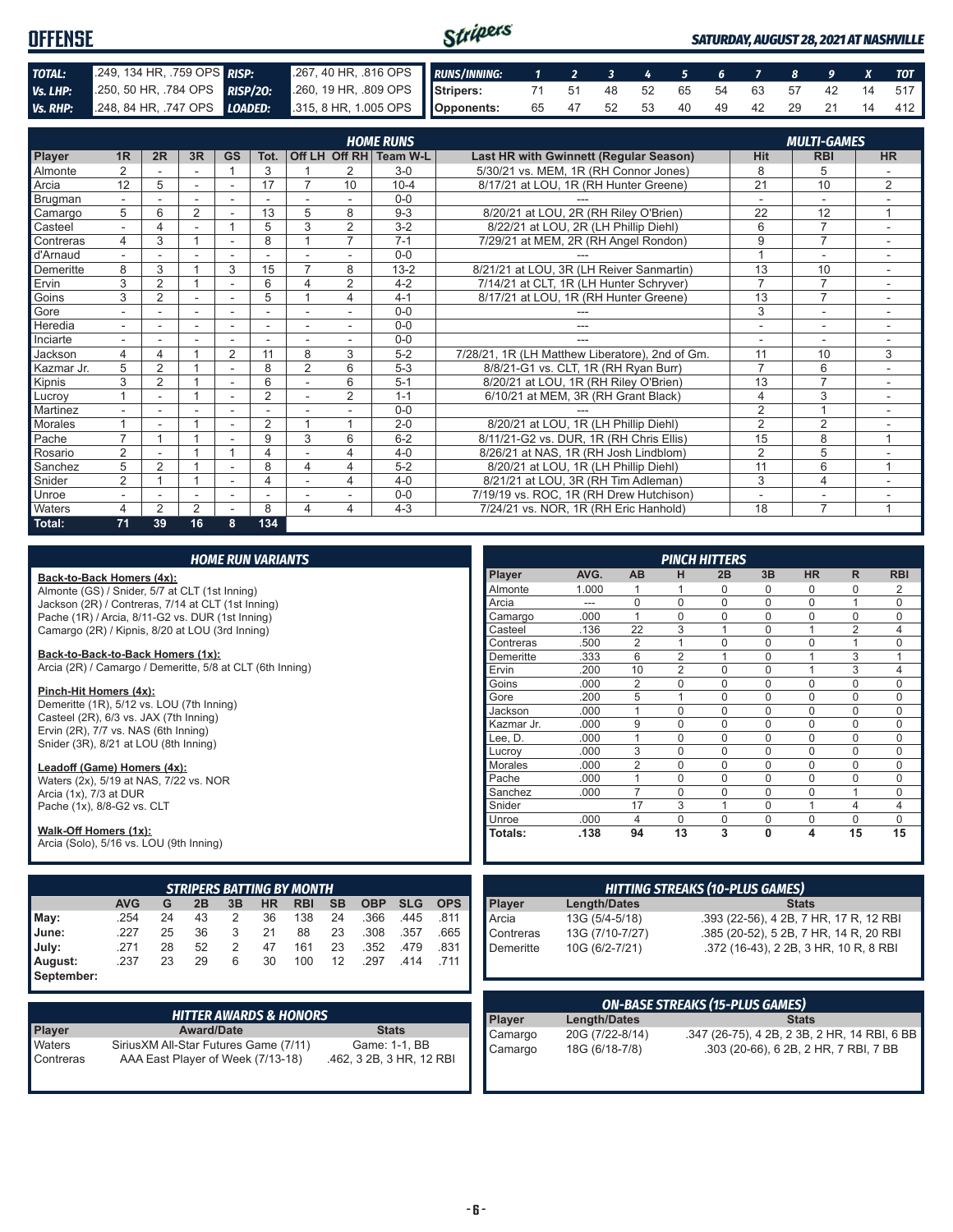# **BATTER BIOS**

# **13 ORLANDO ARCIA** *- SS - 27 YRS - ANACO, VENEZUELA*

- *SEASON WITH GWN:*.283, 17 HR, 37 RBI, 5 SB, .877 OPS *HIT STREAK:* 1G (2-3)
- *8/27 at NAS:*2-3, 2B, BB *ROAD TRIP:* .212 (7-33), 3 2B, HR, 2 RBI **• Leaderboard:** Entering 8/28, ranks among Triple-A East top 10 in R (T-10th, 53). **• 2021 with GWN: Has reached base safely in 63 of 72G (87.5%)** ... **5/4-5/18:**  Hit safely in first 13G (.393, 7 HR, 17 R, 12 RBI, 2 SB, 1.301 OPS) ... **5/9 at CLT:** Tied GWN's single-game HR record (3-for-4, 3 HR, 4 R, 4 RBI) ... **5/16 vs. LOU:**
- Blasted walk-off solo HR (#7) in 9th ... **6/18 vs. NAS:** Went 3-for-5 with 3 XBH, including game-tying double in 10th, scored walk-off run ... **6/5-6/23:** Posted 14G on-base streak (.333, 17-for-51, 4 2B, 3 HR, 11 R, 8 RBI, 6 BB) ... **8/11 vs. DUR:** Tallied 2nd multi-HR game of the year in G2 of DH (2-for-3, 2 HR, 3 RBI).
- **• 2021 with ATL:** Recalled on 7/4 ... Hit .204 (10-for-49, 1 2B, 2 HR, 5 R, 9 RBI) in 17G ... Optioned back to Gwinnett on 7/31.
- **• 2021 with MIL:** Was on Milwaukee's Opening Day roster and batted .091 (1-for-11, 1 RBI) in 4G before being traded to Atlanta on 4/6 (sent to Alternate Site).
- **• 2020:** Spent 59 games with the Brewers, batting .260 (10 2B, 1 3B, 5 HR, 22 R, 20 RBI, 2 SB) ... Played in 2 Postseason games (.143, 1-for-7, 1 HR, 2 RBI).
- **• Acquired:** Via trade with Milwaukee in exchange for RHP Chad Sobotka and RHP Patrick Weigel (4/6/21) ... Originally signed by Milwaukee as a NDFA (10/22/10).
- **• MLB Career:** .242, 70 2B, 7 3B, 44 HR, 189 RBI, 40 SB in 559G with MIL, ATL (2016-21) ... Played in the Postseason from 2018-20 (.295, 4 HR, 6 RBI in 13G).

# **17 JOHAN CAMARGO** *- INF - 27 YRS - PANAMA CITY, PANAMA*

*SEASON WITH GWN:*.301, 13 HR, 47 RBI, 0 SB, .885 OPS *HIT STREAK:* -3G (0-8) *8/27 at NAS:* 0-4 *ROAD TRIP:* .152 (5-33), 3 HR, 7 RBI

- **• Leaderboard:** Entering 8/28, ranks among Triple-A East top 10 in AVG (4th, .301), R (T-5th, 57), H (7th, 90), OBP (8th, .377), TB (T-8th, 152), OPS (9th, .885).
- **• 2021 with GWN: 5/8 at CLT:** Notched first career multi-HR game (2-for-4, 2 HR, 2 RBI) ... **6/5 vs. JAX:** Started 5-4-3 triple play, GWN's first since 5/28/19 at TOL ... **6/18-7/8:** Posted 18G on-base streak (.303, 20-for-66, 6 2B, 2 HR, 9 R, 7 RBI, 7 BB) ... **7/18 at CLT:** Hit a 2-out, 2-run HR (#8) in 9th for a 12-11 lead (GWN had trailed 11-3) ... **7/30 at MEM:** Tallied season-high 4 RBI (2-for-4, 2B, HR #9) in 8-7 win ... **7/22-8/14:** Posted team-best 20G on-base streak (.347, 26-for-75, 4 2B, 2 3B, 2 HR, 14 R, 14 RBI, 6 BB, .924 OPS).
- **• Gwinnett Career:** Has hits in 101 of 135G (74.8%) since 2017, batting .320 (166 for-519, 34 2B, 4 3B, 22 HR, 90 R, 89 RBI, 1 SB, .912 OPS).
- **• 2021 with ATL:** In 6 stints with the Braves, batting .000 (0-for-16, 1 R) in 15G.
- **• 2020:** Made Braves' Opening Day roster and batted .200 (8 2B, 4 HR, 16 R, 9 RBI) in 35G ... Added to the NLCS roster in place of injured Adam Duvall prior to Game 2 and played in 4G (.250, 2-for-8, 1 2B, 1 RBI).
- **• Acquired:** NDFA (7/2/10) out of Panama City, Panama.
- **• MLB Career:** .257, 68 2B, 4 3B, 34 HR, 144 RBI, 2 SB in 364G with Atlanta (2017- 21) ... Played in 2018 and 2020 Postseasons (.087, 1 2B, 1 RBI in 8G).

# **9 RYAN CASTEEL** *- 1B/C - 30 YRS - CHATTANOOGA, TN*

*SEASON WITH GWN:*.241, 5 HR, 21 RBI, 0 SB, .754 OPS *HIT STREAK:* 3G (3-9)

- *8/27 at NAS:*DNP *ROAD TRIP:* .333 (1-3), HR, 2 RBI **• 2021 with GWN: 5/15-5/18:** Had 6 RBI in 3G span, including 5/15 vs. LOU (1 for-2, GW 3-run 2B, 3 RBI) and 5/16 vs. LOU (1-for-3, HR, 2 RBI) ... **6/2 vs. JAX:** Notched pinch-hit 2-run double ... **6/3 vs. JAX:** Hit pinch-hit 2-run HR (#2) ... **6/24 at NOR:** Crushed game-winning grand slam (#3) in 6-2 victory (1-for-4, 4 RBI), his 2nd career slam (first since 7/20/13 with Adv-A Modesto) ... **8/8-G2 vs. CLT:** Homered for the first time since 6/24 (#4), a decisive 2-run shot in 8-2 victory.
- **• 2020:** Was not on the Braves' 60-man player pool ... Did not play.
- **• 2019:** Played 118G with Double-A Mississippi, batting .263 (21 2B, 2 3B, 21 HR, 73 RBI, .811 OPS) ... Ranked 2nd in the Southern League in homers and RBI, 3rd in slugging (.477) ... Was his 2nd career 20-homer season (hit 22 in 2013).
- **• Acquired:** MiLB FA (3/14/21) ... Originally Colorado's 17th-round pick in 2010 out of Cleveland State Community College (Cleveland, TN).

# **24 WILLIAM CONTRERAS** *- C - 23 YRS - PUERTO CABELLO, VZ*

*SEASON WITH GWN:*.309, 8 HR, 28 RBI, 0 SB, .931 OPS *HIT STREAK:* -2G (0-4) *8/27 at NAS:* Def. Replacement, 0-1 *ROAD TRIP:* .125 (2-16), RBI

- **• 2021 with GWN: Ranks T-11th in RBI (28) in Triple-A East since 7/8** ... **7/13- 7/18:** Named Triple-A East Player of the Week (.462, 12-for-26, 3 2B, 3 HR, 7 R, 12 RBI, 1.440 OPS) ... **7/10-7/27:** Posted a 13G hitting streak, tied for GWN's longest this year (.385, 20-for-52, 5 2B, 7 HR, 14 R, 20 RBI, 1.333 OPS) ... **8/25 at NAS:** Delivered game-winning RBI single in 10th for 5-4 win (2-for-4, R, RBI).
- **• 2021 with ATL:** In 2 stints (5/2-7/7, 8/21-8/23), batting .196 (29-for-148, 3 2B, 1 3B, 7 HR, 16 R, 21 RBI, .649 OPS) in 46G.
- **• 2020:** Spent most of the year at the Alternate Training Site at Coolray Field ... Recalled by Atlanta for MLB debut on 7/24 ... Hit .400 (4-for-10, 1 2B, 1 RBI) in 4G.
- **• Bloodlines:** Older brother is Chicago Cubs' C Willson Contreras.
- **• Acquired:** NDFA (2/1/15) out of Puerto Cabello, Venezuela.
- **• MLB Career:** .209, 4 2B, 1 3B, 7 HR, 22 RBI, 0 SB in 50G with Atlanta (2020-21).

# **12 TRAVIS DEMERITTE** *- OF - 26 YRS - NEW YORK, NY*

*SEASON WITH GWN:*.306, 15 HR, 42 RBI, 6 SB, 1.021 OPS *HIT STREAK:* 2G (3-9) *8/27 at NAS:*1-4 *ROAD TRIP:* .381 (8-21), HR, 4 RBI, SB

- **• 2021 with GWN: Since coming off the IL on 7/13, ranks among Triple-A East leaders in RBI (T-10th, 27) and HR (T-10th, 9)** ... **5/4 at CLT:** Tallied 5 RBI (3-for-6, HR) to set GWN Opening Night record ... **6/2-7/21:** Posted 10G hitting streak (.372, 16-for-43, 2 2B, 3 HR, 10 R, 8 RBI, 1.041 OPS) ... **6/10-7/10:** Was on the Injured List ... **7/17-7/25:** Hit 3 grand slams in 7G span (7/17 at CLT, 7/23 vs. NOR, 7/25 vs. NOR), raising his career total to 6 (4 with GWN) ... **7/18 at CLT:** Notched season-high 4 hits (4-for-5, 3 R, 2 RBI, SB) ... **7/27 at MEM:** Homered for 3rd straight game, GW solo blast (#12) in 1-0 win ... **8/21 at LOU:** Matched a season high with 4 hits (4-for-4, 3-run HR, 2 R, 4 RBI).
- **• Gwinnett Career:** In 152G since 2019, batting .293 (152-for-519, 39 2B, 2 3B, 35 HR, 108 R, 115 RBI, 10 SB, .971 OPS) with the Stripers.
- **• 2020:** Hit .172 with 1 2B, 4 RBI in 18G with Detroit ... DFA'd on 2/5/21.
- **• 2019:** Made his Triple-A debut with Gwinnett and was an IL All-Star (.286, 20 HR, 73 RBI, .944 OPS in 96G) ... Has 1 of the 9 20-HR seasons in GWN history ... Traded to Detroit on 7/31, made his MLB debut (.225, 3 HR, 10 RBI in 48G).
- **• Acquired:** Off Waivers from Detroit (2/12/21) ... Originally Texas' 1st-round pick (30th overall) in 2013 out of Winder-Barrow High School (Winder, GA).
- **• MLB Career:** .217, 8 2B, 2 3B, 3 HR, 14 RBI, 3 SB with Detroit (2019-20).

# **18 PHILLIP ERVIN** *- OF - 29 YRS - MOBILE, AL*

*SEASON WITH GWN:*.198, 6 HR, 25 RBI, 11 SB, .636 OPS *HIT STREAK:* 1G (1-5) *8/27 at NAS:*DNP *ROAD TRIP:* .200 (1-5), RBI

- **• 2021 with GWN: 6/2 vs. JAX:** Hit decisive 3-run HR (#1) and tallied season-high 4 RBI (1-for-4, R) ... **6/13 at MEM:** Belted game-tying 2-run HR (#2) with 2 outs in the 9th of an eventual 7-6 loss (1-for-3, 1 R, 2 RBI) ... **7/7 vs. NAS:** Clubbed game-tying 2-run pinch-hit HR (#5, 1-for-1, 2 RBI) ... **8/1 at MEM:** Lined GWRBI single with 2 outs in 9th inning in 4-2 win (1-for-2, RBI).
- **• 2020:** Between Cincinnati and Seattle, hit .149 with 3 2B, 4 RBI, 1 SB in 37G ... DFA'd by the Reds (8/28), Mariners (12/16), and Chicago Cubs (2/20/21).
- **• Acquired:** Off waivers from the Chicago Cubs (2/22/21) ... Originally Cincinnati's 1st-round pick (27th overall) in 2013 out of Samford University (Homewood, AL).
- **• MLB Career:** .247, 26 2B, 8 3B, 17 HR, 68 RBI, 15 SB in 237G with CIN, SEA (2017-20) ... Talled 7 of his 8 career triples in 2019 (ranked 7th in NL).

### **8 RYAN GOINS** *- INF - 33 YRS - TEMPLE, TX*

*SEASON WITH GWN:*.236, 5 HR, 31 RBI, 2 SB, .661 OPS *HIT STREAK:* -6G (0-23)

- *8/27 at NAS:*0-4 *ROAD TRIP:* .038 (1-26), HR, RBI **• 2021 with GWN: 5/4 at CLT:** Hit Gwinnett's first HR of the season (solo, 2-for-5, RBI) ... **5/12 vs. LOU:** Set season highs for hits (3-for-4) and RBI (3) ... **6/18-6/29:** Posted season-best 8G hitting streak (.400, 10-for-25, 1 2B, 3 R, 6 RBI) ... **7/4 at DUR:** Homered for the first time since Opening Night (2-run, #2, 1-for-4, 2 RBI) ... **8/13 vs. DUR:** Clubbed 2-run HR (#4) in 8th inning for decisive runs in 6-4 victory (2-for-4, 2 R, 2 RBI) ... **8/6-8/17:** In his first 8G since returning from the Olympics, hit .304 (7-for-23, 3 HR, 5 R, 6 RBI, .987 OPS).
- **• Tokyo Olympics:** Was on GWN's Temporary Inactive List while playing for Mexico in this year's Olympics ... Hit .250 (1-for-4, R, RBI) in 2G (MEX went 0-3).
- **• Triple-A Career:** Has played for BUF (2013-16), LHV (2018), CLT (2019), and GWN (2021) ... Was teammates with MGR Matt Tuiasosopo in 2014 with BUF.
- **• 2020:** Played in 14G with the Chicago White Sox, batting .000 (0-for-9, 4 R) ... Spent most of the year at the Alternate Training Site in Schaumburg, IL.
- **• Acquired:** MiLB FA (2/25/21) ... Originally Toronto's 4th-round pick in 2009 out of Dallas Baptist University (Dallas, TX).
- **• MLB Career:** .228, 71 2B, 12 3B, 22 HR, 158 RBI in 555G with TOR, KC, CWS (2013-20) ... Played for TOR in 2015-16 Postseasons (.146, 1 HR, 5 RBI in 14G).

#### **5 TERRANCE GORE** *- OF - 30 YRS - MACON, GA SEASON WITH GWN:*.268, 0 HR, 1 RBI, 15 SB, .824 OPS *HIT STREAK:* -1G (0-2)

*8/27 at NAS:*DNP *ROAD TRIP:* .000 (0-2), SB

- **• 2021 with GWN: In 12G without a PH/PR appearance, is batting .273 (9-for-33, 3 2B, 1 3B, 8 R, 1 RBI)** ... Is 15-for-18 (83.3%) in stolen base attempts, including a pair of 2-steal games (5/18 at NAS, 6/18 vs. NAS) ... **6/9-G2 at MEM:** Stole 3rd and scored winning run in 8th inning of 3-1 victory ... **7/10 vs. NAS:** Notched season-high 3 hits (3-for-3, 2B, R).
- **• 2020:** Logged 2G in his lone season with the Los Angeles Dodgers (0 PA).
- **• Acquired:** MiLB FA (2/18/21) ... Originally Kansas City's 20th-round pick in 2011 out of Gulf Coast Community College (Panama City, FL).
- **• MLB Career:** .224, 2 2B, 1 3B, 0 HR, 1 RBI, 40 SB in 102G with KC, CHC, LAD (2014-20) ... Played in the Postseason with KC (2014-15) and CHC (2018), going 0-for-2 with 3 R, 5 SB ... Won World Series with the Royals in 2015.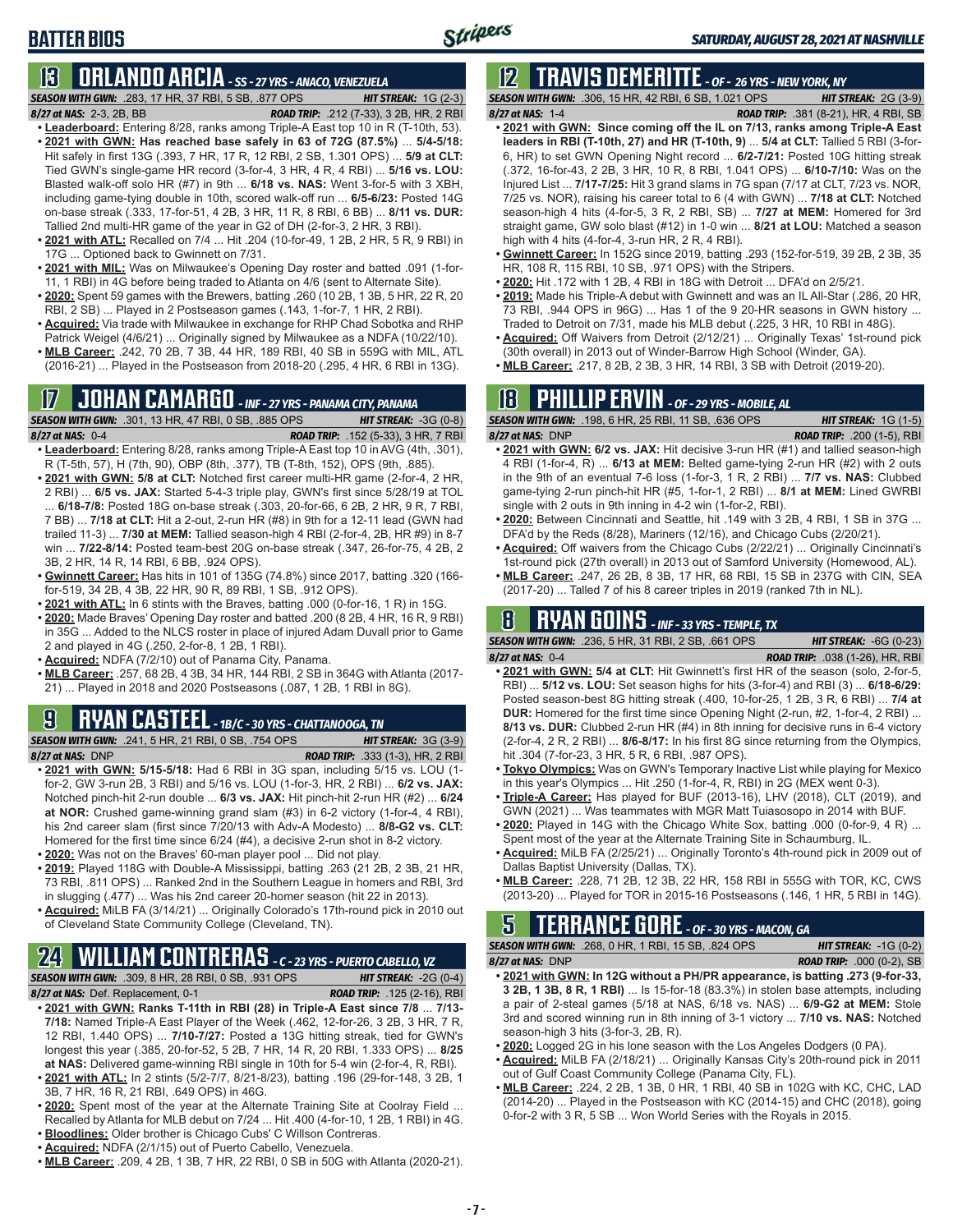### **BATTER BIOS**

#### **4 SEAN KAZMAR JR.** *- INF - 37 YRS - VALDOSTA, GA*

*SEASON WITH GWN:*.225, 8 HR, 24 RBI, 3 SB, .664 OPS *HIT STREAK:* 2G (2-8) *8/27 at NAS:*DNP *ROAD TRIP:* .333 (6-18), 2 2B

- **• Hits Record: On 7/31 at MEM, passed Larry Whisenton (657) for the Atlanta Braves Triple-A career hits record with his 658th (single, 1-for-4)**. **• Gwinnett Career:** Batting .265 (667-for-2519, 136 2B, 12 3B, 45 HR, 305 R, 294
- RBI, 26 SB) in 735G over 8 seasons ... Leads in career G, AB, H, TB (962), 2B, R, RBI ... Ranks 2nd in career 3B (12) ... Ranks 3rd in career HR (45).
- **• 2021 with GWN: 5/25 vs. MEM:** Lined a walk-off single in the 9th for a 2-1 win, his first career walk-off RBI with GWN ... **7/8-G1 vs. NAS:** Passed Joey Terdoslavich for 3rd on GWN career HR list (#42, 1-for-3, 2 RBI) ... **7/22 vs. NOR:** Passed Damon Hollins for 2nd on ATL Triple-A hits list (#649, 2-for-3, HR, 2 RBI) ... **7/28 at MEM:** Notched his 999th and 1,000th career Triple-A hits (2-for-5, R).
- **• 2021 with ATL:** Contract selected on 4/17, has spent 2 stints with Atlanta (4/17- 4/23, 5/4-5/7), going 0-for-2 ... Pinch hit on 4/17 at the Chicago Cubs, marking his first MLB appearance in 4,589 days since 9/23/08 with San Diego ... The last player with a bigger gap between MLB appearances was Ralph Winegarner (13 years, 14 days between 6/23/36 with CLE and 7/7/49 with STL).
- **• Acquired:** MiLB FA (12/7/20) ... Originally San Diego's 5th-round pick in 2004 out of the College of Southern Nevada.
- **• MLB Career:** .195, 1 2B, 0 3B, 0 HR, 2 RBI in 22G with SD (2008), ATL (2021).

# **22 JASON KIPNIS** *- INF - 34 YRS - NORTHBROOK, IL*

*SEASON WITH GWN:*.268, 6 HR, 20 RBI, 1 SB, .821 OPS *HIT STREAK:* 1G (2-4) *8/27 at NAS:*2-4 *ROAD TRIP:* .318 (7-22), 2B, HR, RBI, SB

- **• 2021 with GWN: 5/28 vs. MEM:** Belted decisive 3-run HR (#1, 2-for-3, 3 RBI) ... **6/16 at NAS:** Hit game-winning HR (#2), a 2-run shot (2-for-4,, 2 RBI) ... **7/6-7/16:** Had 5 multi-hit efforts in 9G, batting .350 (14-for-40, 3 2B, 1 3B, 2 HR, 8 R, 10 RBI, .991 OPS) ... **7/14 at CLT:** Fell triple shy of the cycle (3-for-5, 2B, HR, 3 R, 2 RBI).
- **• 2020:** In his lone season with the Chicago Cubs, hit .237 (8 2B, 1 3B, 3 HR, 16 RBI, 1 SB) in 44G ... Played in 2G during the Postseason (0-for-3, 1 BB, 1 SO) ... Elected Free Agency on 10/28.
- **• Acquired:** MiLB FA (3/29/21) ... Originally Cleveland's 2nd-round pick in 2009 out of Arizona State University (Tempe, AZ).
- **• MLB Career:** .260, 260 2B, 24 3B, 126 HR, 545 RBI, 136 SB in 1,165G with CLE, CHC (2011-20) ... Was 2-time AL All-Star with the Indians (2013, 2015) ... Hit .192 (3 2B, 1 3B, 4 HR, 9 RBI) in 26G during the Postseason with CLE (2013, 2016-18) and CHC (2020).

#### **20 JONATHAN MORALES** *- C - 26 YRS - ARROYO, PUERTO RICO SEASON WITH GWN:*.162, 2 HR, 11 RBI, 0 SB, .420 OPS *HIT STREAK:* -1G (0-3)

- *8/27 at NAS:*0-3 *ROAD TRIP:* .333 (6-18), 2 2B, HR, 3 RBI **• 2021 with GWN: 5/7 at CLT:** Tied his single-game career high with 5 RBI, going 2-for-6 with a 3-run HR (#1) in the 9th ... **8/6 vs. CLT:** Hit a 2-out walk-off single in 11th inning for 4-3 win (2nd career walk-off with GWN, last on 7/21/18 vs. PAW) ... **8/20 at LOU:** Went 4-for-4 (2B, HR, 2 R, 3 RBI), his most hits in a game since 8/13/16 with Class-A Rome at Hickory (career-best 5-for-5).
- **• 2020:** Spent entire year at Braves Alternate Training Site in Gwinnett (no MLB debut) ... Played for Caguas of the Puerto Rican Winter League (.394, 3 HR, 9 RBI in 13G), earning PWL Postseason All-Star honors.
- **• 2019:** Hit .240 (13 2B, 2 HR, 27 R, 25 RBI) in 80G between Double-A Mississippi and Gwinnett ... Logged 1 game during the IL Playoffs (0-for-1, BB).
- **• Acquired:** Braves' 25th-round pick in 2015 out of Miami-Dade CC.

# **15 CRISTIAN PACHE** *- OF - 22 YRS - SANTO DOMINGO CENTRO, D.R.*

*SEASON WITH GWN:*.257, 9 HR, 33 RBI, 7 SB, .764 OPS *HIT STREAK:* -1G (0-4) *8/27 at NAS:* DNP *ROAD TRIP:* .250 (7-28), 2 2B, 2 RBI, SB

- **• MLB.com Prospect Ranks:** #1 (Braves Top 30), #40 (Top 100).
- **• 2021 with GWN: Ranks 11th in Triple-A East in batting in August, hitting .313 (21-for-67, 6 2B, 3 HR, 12 R, 11 RBI, 3 SB, .916 OPS) in 18G** ... **5/29- 6/1:** Assigned to rehab (right hamstring inflammation), played 1G before being activated/optioned on 6/2 ... **6/5 vs. JAX:** Went 3-for-6 with 2 doubles, including game-tying 2-run double in 9th ... **6/10 at MEM:** Tallied first career multi-HR game (3-for-5, 2 HR, 3 R, 4 RBI) ... **6/30 at DUR:** Notched last-at-bat GWRBI single in 9th for 2-1 win (2-for-3, 2B, RBI) ... **7/21 vs. NOR:** Homered in both games of a DH (#3-4, 2-for-6, 2 R, 2 RBI) ... **7/8-7/28:** Hit .286 (18-for-63, 1 2B, 4 HR, 16 R, 11 RBI, 3 SB, .858 OPS) in 17G ... **8/11 vs. DUR:** Went 4-for-6 with 5 RBI in a DH sweep, tallying 2 HR (#8-9) and delivering 2-out walk-off single in G1 (won 4-3).
- **• 2021 with ATL:** On Atlanta's Opening Day roster for the first time ... Hit .111 (3 2B, 1 HR, 6 R, 4 RBI) in 22G ... Placed on IL twice, on 4/14 and 5/14.
- **• 2020:** Spent most of the year at the Alternate Training Site ... Made his MLB debut on 8/21 vs. Philadelphia (1-for-4) ... Played just 2G during regular season (.250) ... Also made MLB Postseason debut (.182, 1 2B, 1 HR, 4 R, 4 RBI in 12G).
- **• 2019:** Between Mississippi (104G) and Gwinnett (26G), hit .277 (36 2B, 9 3B, 12 HR, 63 R, 61 RBI, 8 SB, .802 OPS) in 130G ... Named a Southern League Postseason All-Star and MLB All-Star Futures Game participant.
- **• Acquired:** NDFA (7/4/15) out of Santo Domingo Centro, D.R.
- **• MLB Career:** .119, 3 2B, 0 3B, 1 HR, 4 RBI, 0 SB in 24G with Atlanta (2020-21).

#### **2 YOLMER SANCHEZ** *- INF - 29 YRS - MARACAY, VENEZUELA SEASON WITH GWN:*.218, 8 HR, 28 RBI, 4 SB, .664 OPS *HIT STREAK:* 2G (5-8)

*8/27 at NAS:*DNP *ROAD TRIP:* .364 (8-22), 2B, 3B, HR, 3 RBI

- **• 2021 with GWN: Batting .291 (25-for-86, 1 2B, 1 3B, 7 HR, 15 R, 15 RBI, .917 OPS) in 26G since 7/22** ... **5/7 at CLT:** Went 3-for-5 (3 R, 3 RBI) with GWN's first triple of the year ... **6/9-G2 at MEM:** Stole home as part of a double-steal with Drew Waters, scored tying run in 3-1 win (1-for-2, R, SB) ... **7/30 at MEM:** Recorded 2nd career multi-HR game (1st since 5/2/15, CLT vs. SWB), hitting 2 solo shots (#4-5) including GW blast in 8th for 8-7 win (2-for-3, 3 R, 2 RBI) ... **8/26 at NAS:** Fell a homer shy of the cycle (3-for-4, 2B, 3B, RBI) in 2-1 win.
- **• 2020:** Played 11G with the Chicago White Sox, batting .313 (3 2B, 1 HR, 1 RBI, 1.164 OPS) ... Made his MLB Postseason debut in the ALWCS (1G, no at-bat).
- **• Acquired:** MiLB FA (3/31/21) ... Originally a NDFA with Chi. White Sox (5/29/09). **• MLB Career:** .245, 113 2B, 24 3B, 32 HR, 215 RBI, 30 SB in 657G with the Chi.
- White Sox (2014-20) ... Won an AL Gold Glove in 2019 (.987 FPCT at 2B).

# **26 TRAVIS SNIDER** *- OF/INF - 33 YRS - KIRKLAND, WA*

| <b>SEASON WITH GWN: .178, 4 HR, 14 RBI, 2 SB, .630 OPS</b> | <b>HIT STREAK:</b> $-1G(0-3)$                |
|------------------------------------------------------------|----------------------------------------------|
| $8/27$ at NAS: $0-3$                                       | <b>ROAD TRIP:</b> .200 (2-10), 2B, HR, 4 RBI |

- **• 2021 with GWN: 6/18 vs. NAS:** Homered (#2) as part of 6-run comeback in 8-7 win (1-for-3, 2 RBI) ... **7/15 at CLT:** Blasted go-ahead 2-run HR (#3) in 8th of 11-10 win (1-for-4, 2 RBI) ... **7/31 at MEM:** Delivered GW 2-run double in 2-1 win (1-for-4, 2 RBI) ... **8/21 at LOU:** Belted pinch-hit 3-run HR (#4).
- **• 2020:** Signed by Miami on 7/24 and reported to the Marlins' Alternate Training Site in Jupiter, FL, but was released on 8/27 and did not reach the Majors.
- **• 2019:** Played for Triple-A Reno in Arizona's system (.294, 22 2B, 4 3B, 11 HR, 41 RBI, 3 SB, .899 OPS in 93G).
- **• Acquired:** MiLB FA (2/26/21) ... Originally Toronto's 1st-round pick (14th overall) in 2006 out of Henry M. Jackson High School (Mill Creek, WA).
- **• MLB Career:** .244, 100 2B, 7 3B, 54 HR, 212 RBI, 22 SB in 630G with TOR, PIT, BAL (2008-15) ... Played for PIT in Postseason from 2013-15 (1-for-4 in 3G).

# **11 Drew WATERS** *- OF - 22 YRS - ATLANTA, GA*

*SEASON WITH GWN:*.237, 8 HR, 30 RBI, 21 SB, .716 OPS *HIT STREAK:* -4G (0-16) *8/27 at NAS:*0-4 *ROAD TRIP:* .069 (2-29), 2 RBI, SB

- **• Leaderboard:** Entering 8/27, ranks among Triple-A East top 10 in SB (T-5th, 21) and R (T-8th, 54).
- **• MLB.com Prospect Ranks:** #3 (Braves Top 30), #86 (Top 100 Prospects).
- **• 2021 with GWN: 5/15-6/10:** Hit .316 (25-for-79, 4 2B, 3 HR, 16 R, 9 RBI, 6 SB, .906 OPS) in 21G ... **5/18 at NAS:** Recorded first career multi-HR game (3-for-5, 2 HR, 3 RBI) and became the first GWN player to homer from both sides of the plate since Mel Rojas Jr. (7/7/16 at CLT) ... **5/19 at NAS:** Fell a triple shy of the cycle in first 4-hit game at Triple-A (4-for-5, 2B, HR, 2 R, 2 RBI, 2 SB) ... **6/9-G2 at MEM:** Lined RBI single in 8th (2-for-3, R, RBI) for last-at-bat 3-1 win ... **7/2-7/18:** Posted 13G on-base streak (.357, 20-for-56, 8 2B, 1 3B, 2 HR, 14 R, 10 RBI, 4 SB) ... **7/1-7/31:** Led Triple-A East in XBH with 17, batting .301 (31-for-103, 11 2B, 1 3B, 5 HR, 23 R, 17 RBI, 5 SB, .924 OPS) in 24G.
- **• Futures Game:** Played for the NL Team in the 2021 SiriusXM All-Star Futures Game on 7/11 at Coors Field (1-for-1, BB) ... Was the 7th active Gwinnett player selected to the game (1st since RHP Touki Toussaint in 2018).
- **• 2020:** Spent entire year at Braves Alternate Site in Gwinnett (no MLB debut).
- **• 2019:** Hit .309 (40 2B, 9 3B, 7 HR, 80 R, 52 RBI, 16 SB) in 134G with Double-A Mississippi and Gwinnett ... Won Southern League Batting Title (.319, best in MIS history) and Most Valuable Player (1st in MIS history) ... Ranked among MiLB top 5 in doubles (T-3rd, 40) and hits (5th, 163).
- **• Acquired:** Braves' 2nd-round pick in 2017 out of Etowah High School (Woodstock, GA) ... Named Gatorade Georgia Baseball Player of the Year in 2017.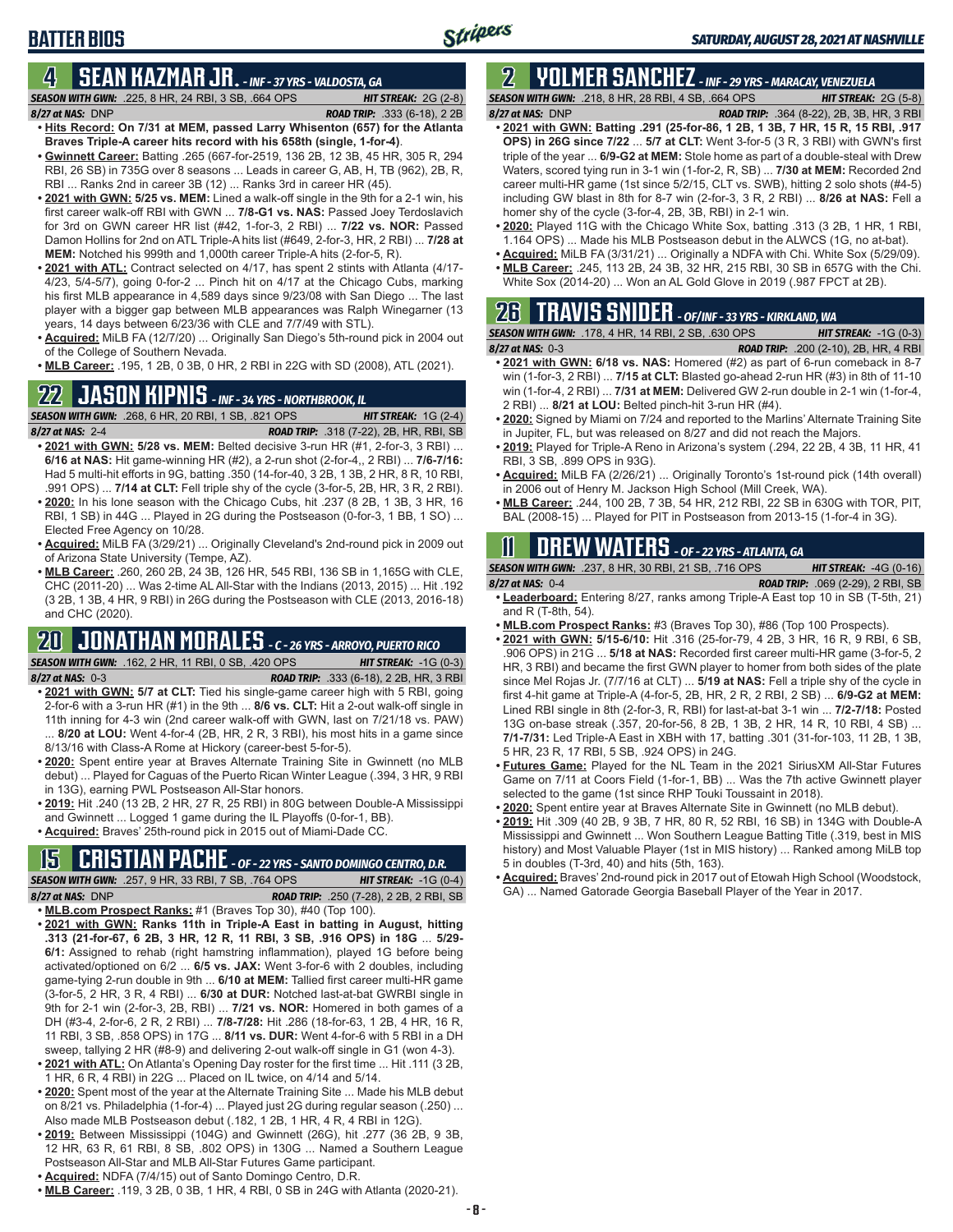### **SEASON SUMMARY**



### **TEAM HIGHS & LOWS**

| <b>OFFENSE:</b>                                                                     |  |
|-------------------------------------------------------------------------------------|--|
|                                                                                     |  |
|                                                                                     |  |
|                                                                                     |  |
|                                                                                     |  |
|                                                                                     |  |
|                                                                                     |  |
|                                                                                     |  |
|                                                                                     |  |
|                                                                                     |  |
|                                                                                     |  |
|                                                                                     |  |
|                                                                                     |  |
|                                                                                     |  |
|                                                                                     |  |
|                                                                                     |  |
|                                                                                     |  |
| <b>PITCHING:</b>                                                                    |  |
| <b>DEFENSE:</b><br>Most Double Plays Turned, Game  3 (6x, last: 8/21 at Louisville) |  |

### **TEAM MISCELLANEOUS**

Most Caught Stealing, Game .............................................. 2 (8/8-G1 vs. Charlotte)

| Largest Blown Lead (Loss) 3 Runs (4x, last: 8/6 vs. Charlotte, 5-2, 6-10) |
|---------------------------------------------------------------------------|
|                                                                           |
|                                                                           |
|                                                                           |
|                                                                           |
|                                                                           |
|                                                                           |
|                                                                           |
|                                                                           |
|                                                                           |

### **INDIVIDUAL HIGHS & LOWS**

#### **PITCHING (GAME):**

#### **DEFENSE (GAME):**

### **STREAKS**

#### **OFFENSIVE (LONGEST IN 2021 ONLY):**

#### **PITCHING (LONGEST IN 2021 ONLY):**

### **LAST TIME IT HAPPENED (GWINNETT REGULAR-SEASON HISTORY)**

| <b>INDIVIDUAL OFFENSE:</b>  |                                                                            |
|-----------------------------|----------------------------------------------------------------------------|
|                             |                                                                            |
|                             |                                                                            |
|                             |                                                                            |
|                             |                                                                            |
|                             |                                                                            |
|                             |                                                                            |
|                             |                                                                            |
|                             | Homers, Both Sides of Plate  Drew Waters (5/18/21 at Nashville)            |
|                             |                                                                            |
|                             |                                                                            |
|                             | Back-to-Back-to-Back Homers  Arcia/Camargo/Demeritte (5/8/21 at Charlotte) |
|                             |                                                                            |
|                             |                                                                            |
|                             |                                                                            |
|                             |                                                                            |
|                             |                                                                            |
|                             |                                                                            |
|                             |                                                                            |
|                             |                                                                            |
|                             |                                                                            |
|                             |                                                                            |
| <b>INDIVIDUAL PITCHING:</b> |                                                                            |
| 0.0 Inning Porfoot Camo     | Novor                                                                      |

| 9.0-Inning No-Hitter (Solo)Todd Redmond (5/28/10 at Louisville)                |  |
|--------------------------------------------------------------------------------|--|
| 9.0-Inning No-Hitter (Comb.) Wooten/Marksberry/Ramirez (6/30/16 at Louisville) |  |
|                                                                                |  |
|                                                                                |  |
|                                                                                |  |
| 21 Consecutive Saves Converted Jairo Asencio (9/6/09-8/8/11)                   |  |
| 25.0-Inning Scoreless Streak Stephen Marek, 25.1 IP (6/6/10-8/2/10)            |  |
|                                                                                |  |

#### **TEAM OFFENSE:**

| <b>TEAM PITCHING:</b> |                                                                     |
|-----------------------|---------------------------------------------------------------------|
|                       |                                                                     |
|                       |                                                                     |
|                       |                                                                     |
|                       |                                                                     |
|                       |                                                                     |
|                       |                                                                     |
|                       |                                                                     |
|                       |                                                                     |
|                       |                                                                     |
| <b>TEAM DEFENSE:</b>  |                                                                     |
|                       | Turn a Triple Play  6/5/21 vs. Jacksonville (Camargo-Kipnis-Snider) |
|                       |                                                                     |

# **TEAM MISCELLANEOUS:**<br>18-Run Margin of Victory.....

| 21-Run Margin of Defeat…………………………………7/13/12 at Louisville (Lost 1-22) |  |  |
|-----------------------------------------------------------------------|--|--|